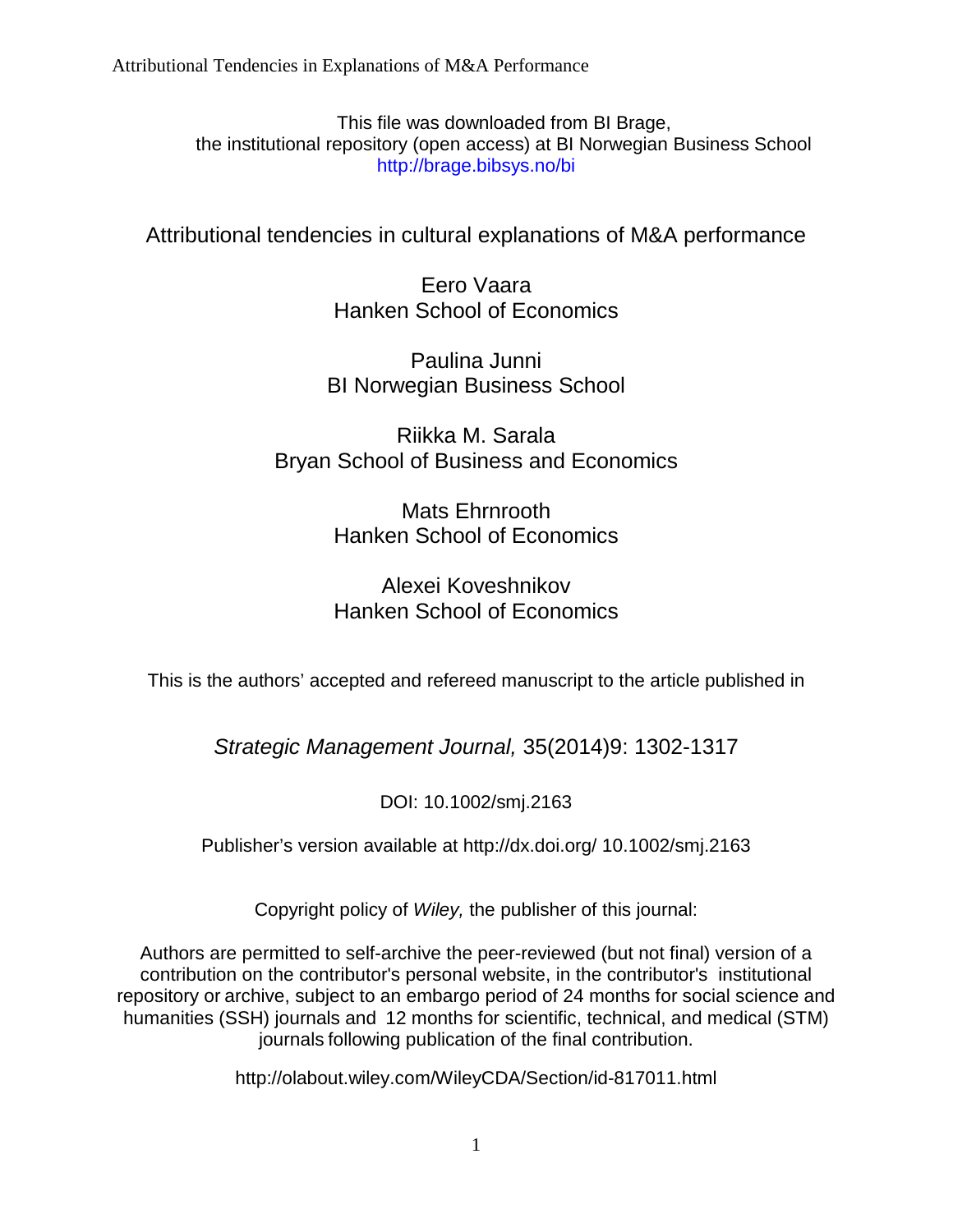# **ATTRIBUTIONAL TENDENCIES IN CULTURAL EXPLANATIONS OF M&A PERFORMANCE**

Eero Vaara<sup>1</sup> Hanken School of Economics, Arkadiankatu 22, 00100 Helsinki, Finland Email: eero.vaara@hanken.fi Phone: +3589431331 & EMLYON Business School, France

> Paulina Junni BI Norwegian Business School N-0442 Oslo, Norway Email: paulina.junni@bi.no Phone: +4746410914

Riikka M Sarala Bryan School of Business and Economics University of North Carolina at Greensboro P.O. Box 26165, Greensboro, North Carolina 27402, USA E-mail: rmsarala@uncg.edu Phone: +13363345457

> Mats Ehrnrooth Hanken School of Economics, Arkadiankatu 22, 00100 Helsinki, Finland Email: mats.ehrnrooth@hanken.fi Phone: +3589431331

> Alexei Koveshnikov Hanken School of Economics, Arkadiankatu 22, 00100 Helsinki, Finland Email: alexei.koveshnikov@hanken.fi Phone: +3589431331

 $\overline{a}$ 

<sup>&</sup>lt;sup>1</sup> Eero Vaara is the lead author of this paper; Paulina Junni and Riikka Sarala are listed in alphabetical order; Mats Ehrnrooth and Alexei Koveshnikov are also listed in alphabetical order. We want to thank Yaakov Weber for his insights when working on an earlier paper on the same topic and David Miller for the language review.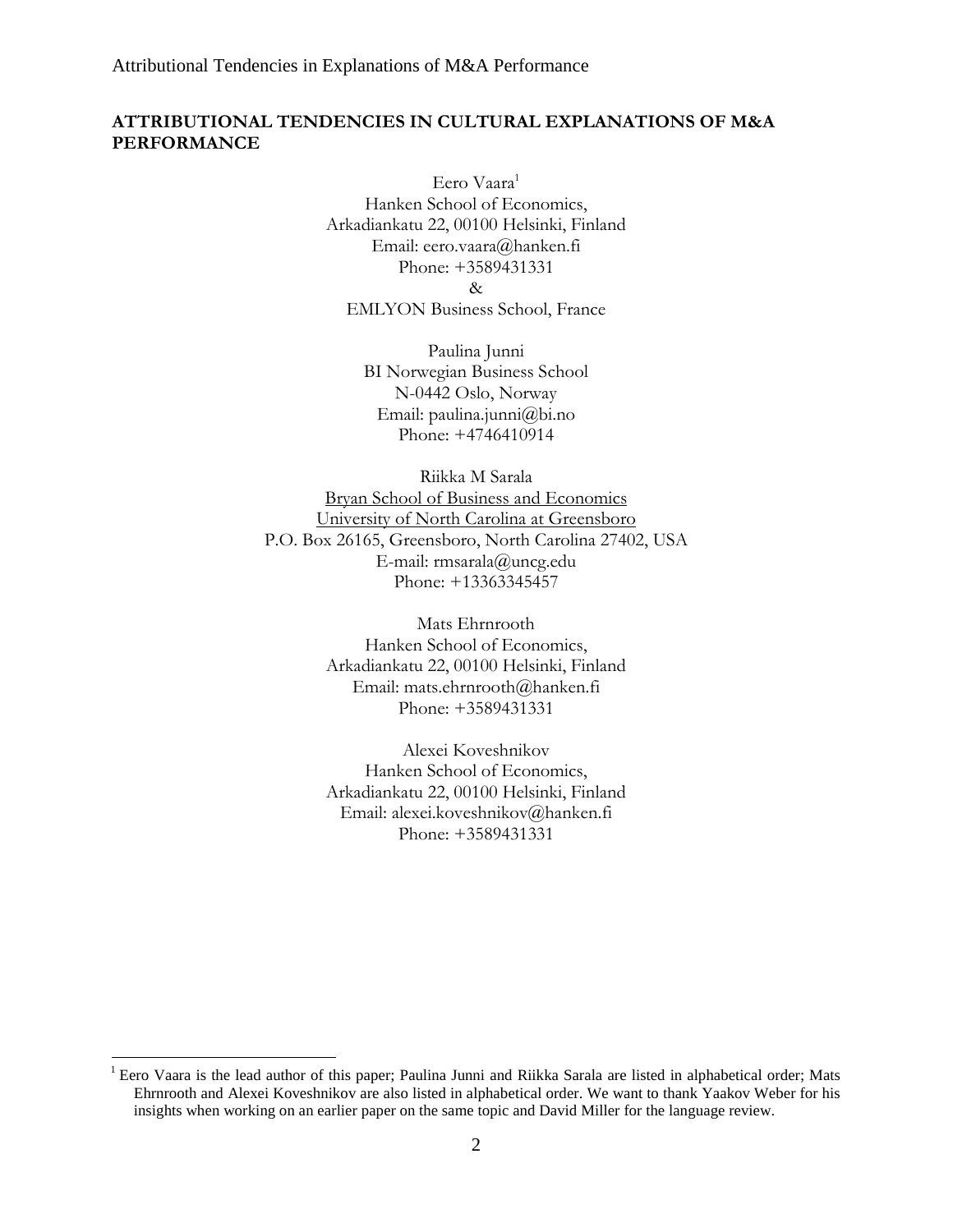# **ATTRIBUTIONAL TENDENCIES IN CULTURAL EXPLANATIONS OF M&A PERFORMANCE**

This paper focuses on managers' attributions of M&A performance. Our analysis indicates that there is a linear association between performance and attributions to cultural differences, which is moderated by prior experience. Furthermore, our results suggest that there is a curvilinear association between performance and attributions to managers' actions, but we found no support for the moderating effect of experience for this association. By substantiating these attributional tendencies, our results contribute to research on M&As and studies on attribution more generally. In particular, our study helps to put cultural differences in perspective and cautions researchers and practitioners alike to avoid simplistic explanations of M&A performance.

**Keywords**: mergers, acquisitions, integration, attributions, culture.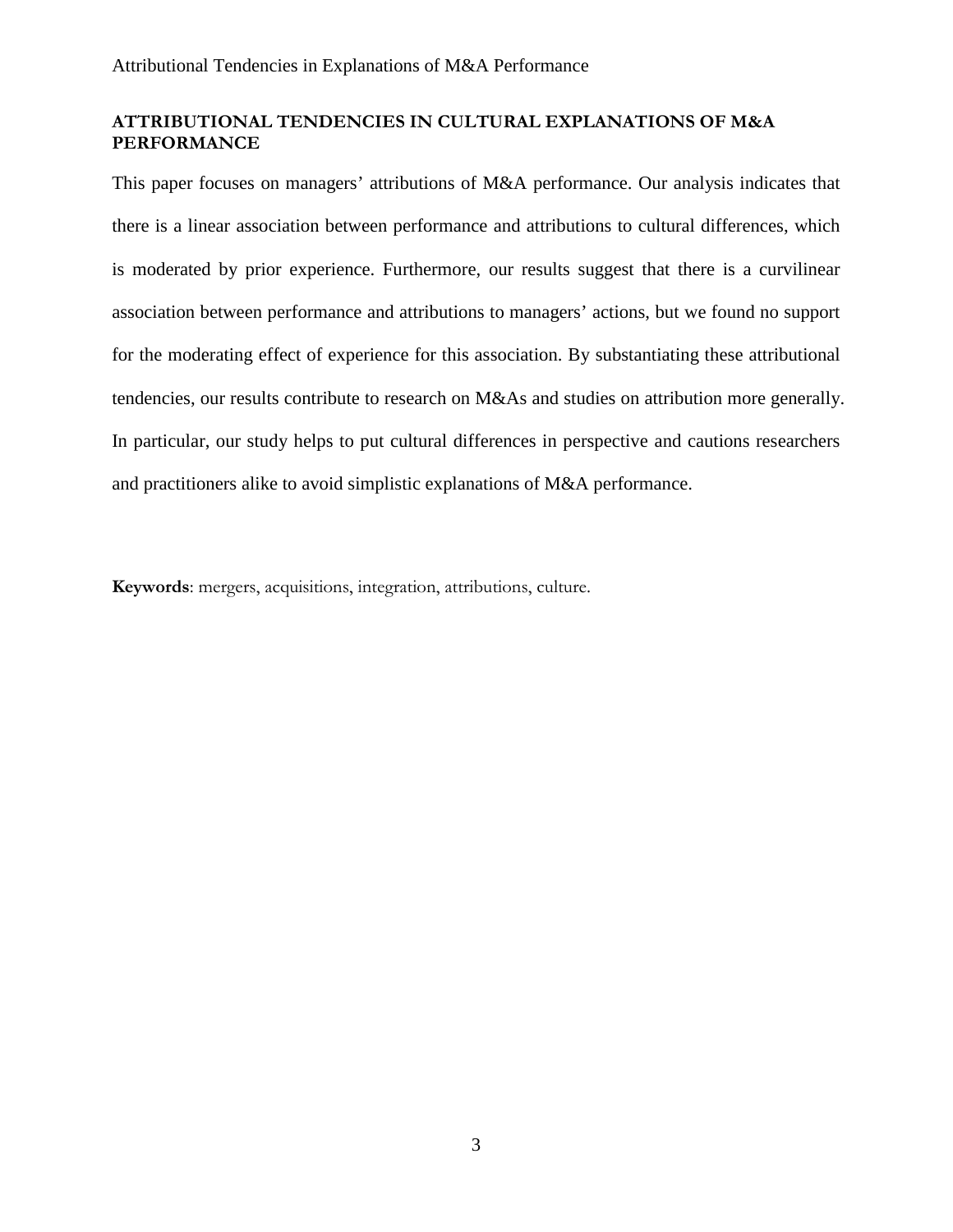# **ATTRIBUTIONAL TENDENCIES IN CULTURAL EXPLANATIONS OF M&A PERFORMANCE**

One of the key debates in research on mergers and acquisitions (M&A) focuses on the role of cultural differences. Scholars have examined the impact of organizational cultural differences on M&A performance (Chatterjee *et al.,* 1992; Stahl, Mendenhall, and Weber, 2005; Stahl and Voigt, 2008) and, in international settings, the impact of national cultural differences (Calori, Lubatkin, and Very, 1994; Chakrabarti, Gupta-Mukherjee, and Jayaraman, 2009; Morosini, Shane, and Singh, 1998; Weber, Shenkar, and Raveh, 1996). Most of this research tells the same story; cultural differences tend to have a negative impact on performance. Although some of the researchers found a positive impact (Morosini *et al.*, 1998) or argued that cultural differences may provide both sources of value creation and obstacles to integration (Björkman Stahl, and Vaara, 2007), the fact remains that cultural differences are usually associated by researchers and practitioners alike with disappointment and failure.

In this paper, we want to add to this discussion by elucidating the attributional tendencies related to cultural differences and M&A performance. In a nutshell, we focus on the way in which success or failure is attributed to the actions of managers or to cultural differences. This is an important issue for several reasons. Cultural differences may serve as convenient targets for attribution – 'easy explanations' – compared with other more complex causes of success. Thus, the focus on cultural differences alone can unduly simplify the ways in which we conceptualize the factors that explain success or failure (King, Dalton, Daily, and Covin, 2004). Moreover, attributions to cultural differences can be (mis)used as political tools for self-serving purposes. In particular, managers may be tempted to reduce their own responsibility for failure by 'blaming' cultural differences; the opposite tendency can be expected in successful cases (Vaara, 2002). Methodologically, such attributional tendencies may create biases in research with significant implications for our knowledge of M&As (Stahl and Voigt, 2008; Teerikangas and Very, 2006).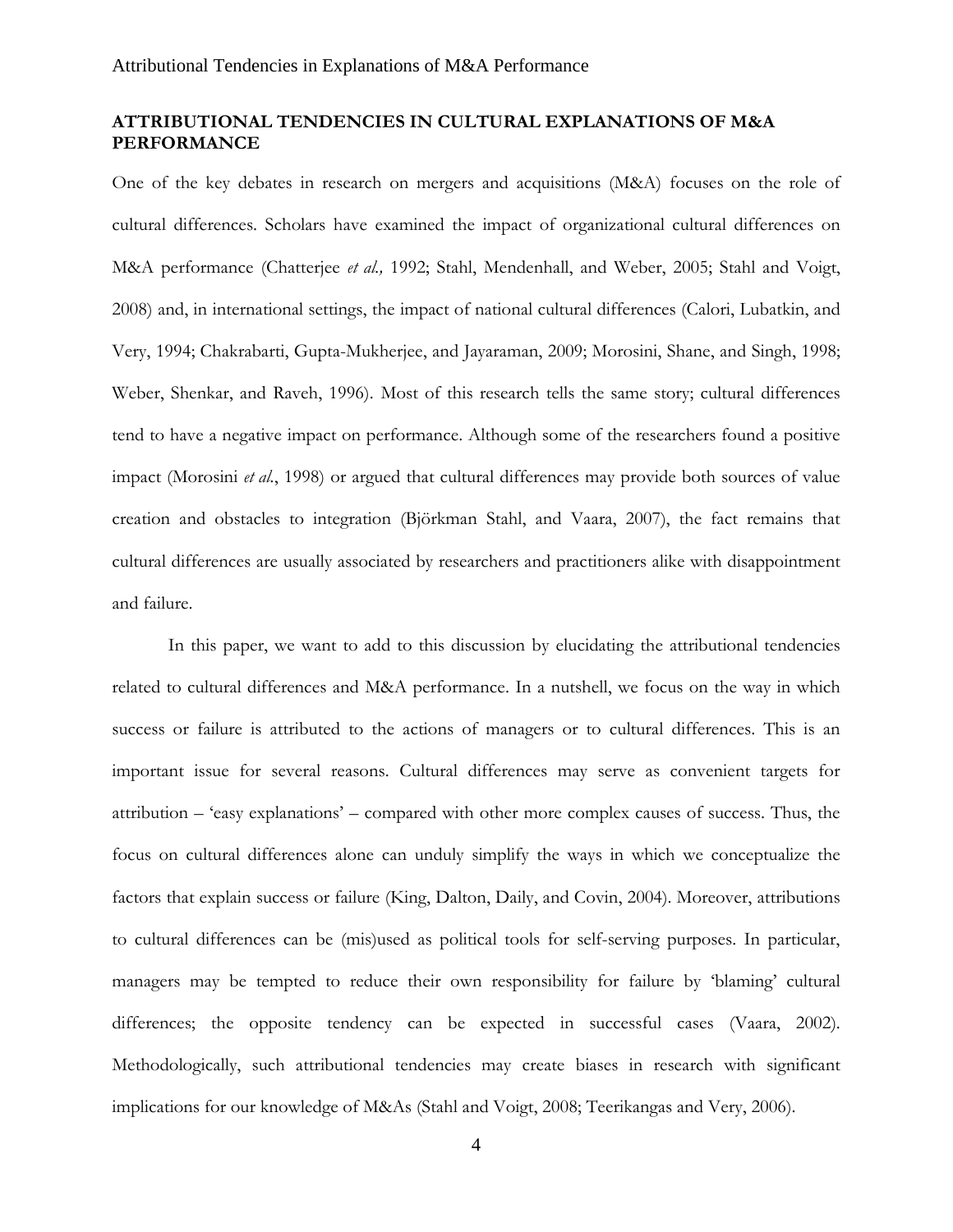To better understand these tendencies, we draw on attribution theory (Heider, 1958; Kelley, 1967; Weiner, 1979). Attribution theory provides a useful theoretical basis for analysis of explanations of success and failure and it has also been applied in management studies (Bettman and Weitz, 1983; Hayward, 2002; Hayward and Shimizu, 2006; Martinko, Harvey, and Dasborough, 2011; Nishii, Lepak, and Schneider, 2008). With a few exceptions (Billett and Qian, 2008; Vaara, 2002), research on M&As has, however, focused little attention on attributions. In particular, there is scant systematic evidence of the attributional tendencies associated with cultural differences.

This leads us to formulate our research question as follows: Do managers' explanations of M&A performance reflect biases toward cultural differences and/or their own actions? In line with attribution theory, we first examine whether perceptions of failure lead to increasing attributions to cultural differences and whether perceptions of success increase attributions to management's actions. We then examine whether these tendencies could be curvilinear instead of linear, which would reflect biases in cases of both extreme success and failure. Finally, we focus on the question of whether the experience of previous M&As strengthens these tendencies.

# **ATTRIBUTION THEORY AND HYPOTHESIS DEVELOPMENT**

# **The relationship between performance and causal attributions**

Attribution theory aims to understand causal explanations for specific events and phenomena (Heider, 1958; Kelley, 1967; Reisenzein and Rudolph, 2008; Weiner, 1979, 2008). It postulates that people have an ingrained need to understand and control their environments and thus try to develop causal explanations for significant events. The theory argues for a general tendency to attribute success to internal causes (people's own actions or abilities, i.e., causes controlled by the individual) and correspondingly a tendency to explain failure by reference to external causes (i.e., causes over which the individual has little control) (Heider, 1958; Kelley, 1971).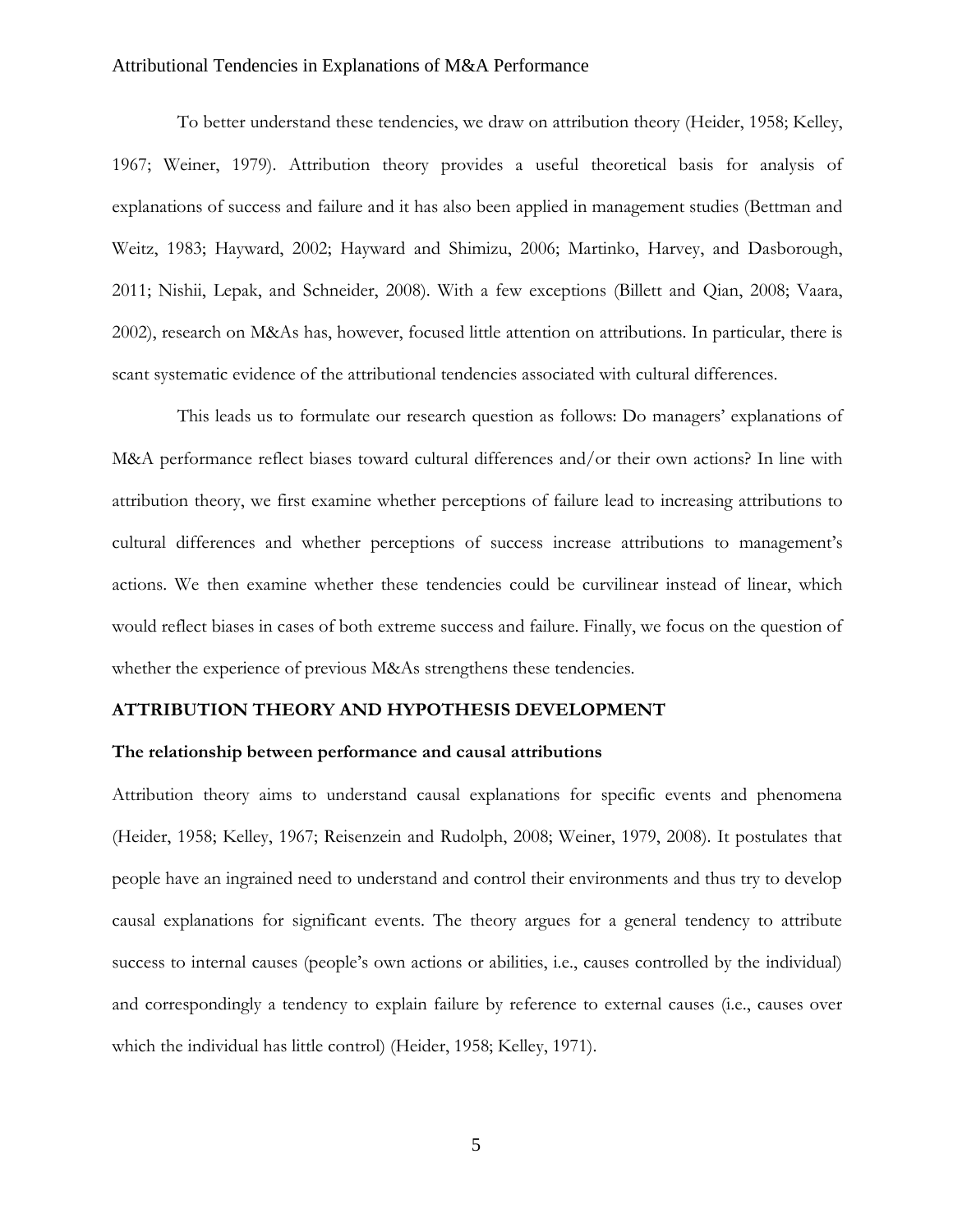There are two explanations for such attribution biases. First, the psychological explanation states that organizational actors make causal attributions in order to protect their self-esteem, to maintain their sense of mastery over their environment, and to reduce cognitive dissonance (Bettman and Weitz, 1983; Staw, McKechnie, and Puffer, 1983). Second, the political explanation suggests that causal attributions are also utilized to enhance the esteem of actors by projecting a favorable self-image to others. For example, executives tend to take credit for corporate performance and blame outside events in the event of failure (Bettman and Weitz, 1983; Salancik and Meindl, 1984). Similarly, board members tend to be divided on the basis of whether they are inside or outside board members; the former tend to attribute responsibility for negative performance to industry and market conditions, whereas the latter attribute it to top management (Schaffer, 2002).

Management and organizational scholars have used attribution theory in various types of studies (Bettman and Weitz, 1983; Hayward, 2002; Hayward and Shimizu, 2006; Jordan and Audia, 2012; Mantere *et al.*, 2013; Nishii, Lepak, and Schneider, 2008). However, a recent review makes the point that this theory is still underutilized considering its potential and ability to explain important socio-psychological phenomena (Martinko *et al.*, 2011). We argue that this is especially true in research on M&As. While attributions have received little attention in studies of M&As, a few studies nevertheless provide interesting insights into attributions in general and attributions to cultural differences in particular. Hayward and Shimizu (2006) showed that managers are more likely to admit failure and divest a target unit when they can do so without incriminating themselves. Billett and Qian (2008) provided evidence of self-attribution biases and overconfidence in M&As. Their analysis suggested that if managers experienced success in prior M&As, they attributed it to their own ability even when it was due to chance; this made them overconfident, and could eventually result in negative outcomes in subsequent deals. Furthermore, Vaara (2002) demonstrated that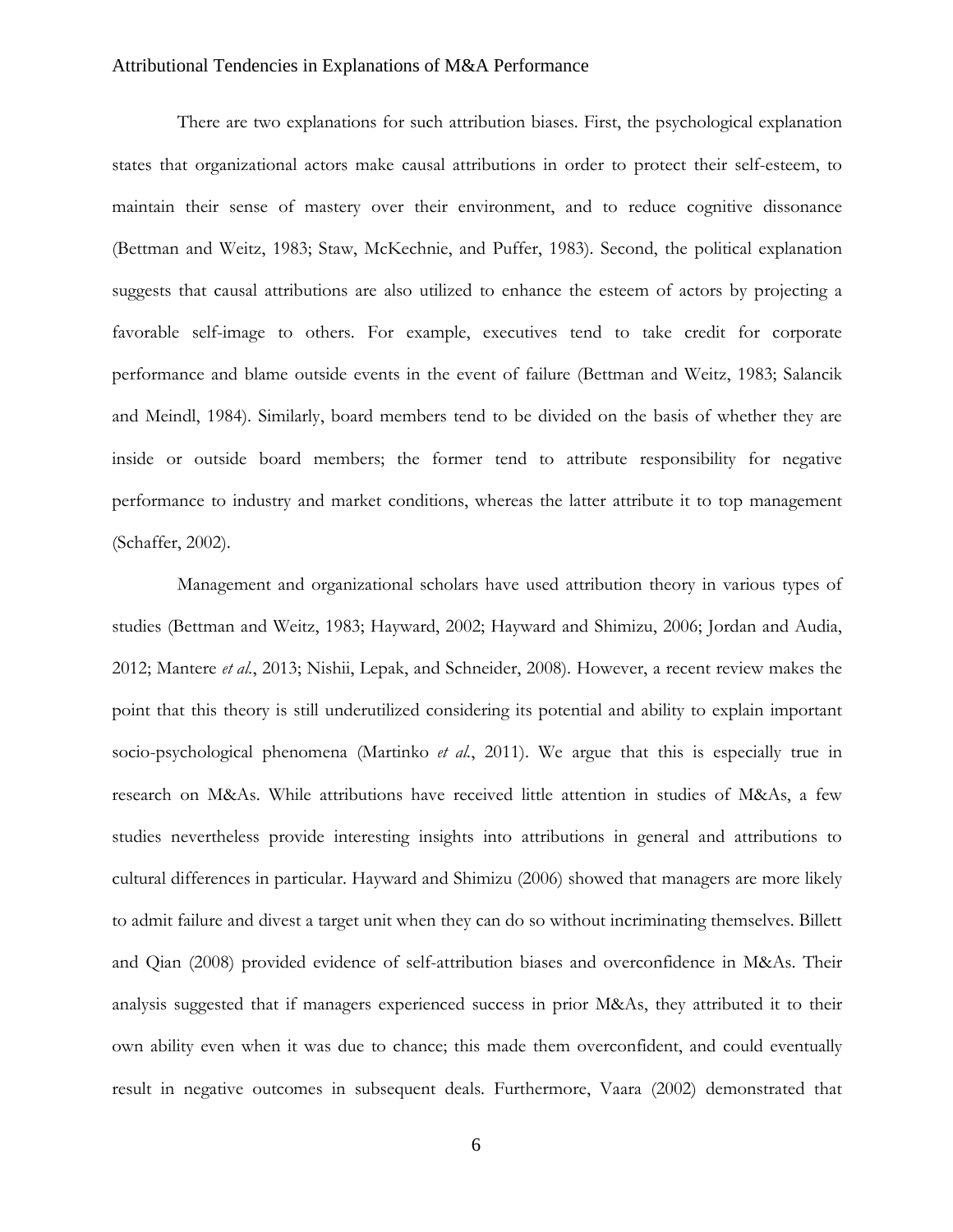managers use a number of discursive strategies to deal with the socio-psychological pressures related to success and/or failure; these include tendencies to attribute success to one's own actions and failure to cultural differences.

Hence, although there are good reasons for expecting that the attributions by managers of success and failure in M&As are likely to reflect attributional biases, these tendencies need to be tested in a systematic way. Accordingly, we first propose that managers emphasize the importance of their own actions in successful cases and in turn downplay them in failure cases. Our first hypothesis therefore states the following:

Hypothesis 1a: M&A performance is positively associated with causal attributions to managerial agency.

Second, we expect that managers attribute failure to cultural differences. We thus formulate our second hypothesis as follows:

Hypothesis 2a: M&A performance is negatively associated with causal attributions to cultural differences.

Whilst attribution research has emphasized the use of self-serving attributions to avert blame and to enhance self-confidence, recent studies have questioned the pervasiveness of self-serving attributions (Hodkins and Liebeskind, 2003; Lee and Robinson, 2000; Lee and Tiedens, 2001; Schlenker, Pontari, and Christopher, 2001; Tomlinson, Dineen, and Lewicki, 2004). For instance, in their study of managers' accounts of negative outcomes (a hypothetical salary freeze), Lee and Robinson (2000) found that managers made more internal causal attributions to factors that were under their control (subject to their own effort and behavior) than to external factors that were not under their control (the situation). They argued that in an organizational setting, individuals have multiple motivations that impact causal attributions. On the one hand, individuals are motivated to avert blame and to bolster their self-esteem in cases of failure. On the other hand, they also wish to project a sense of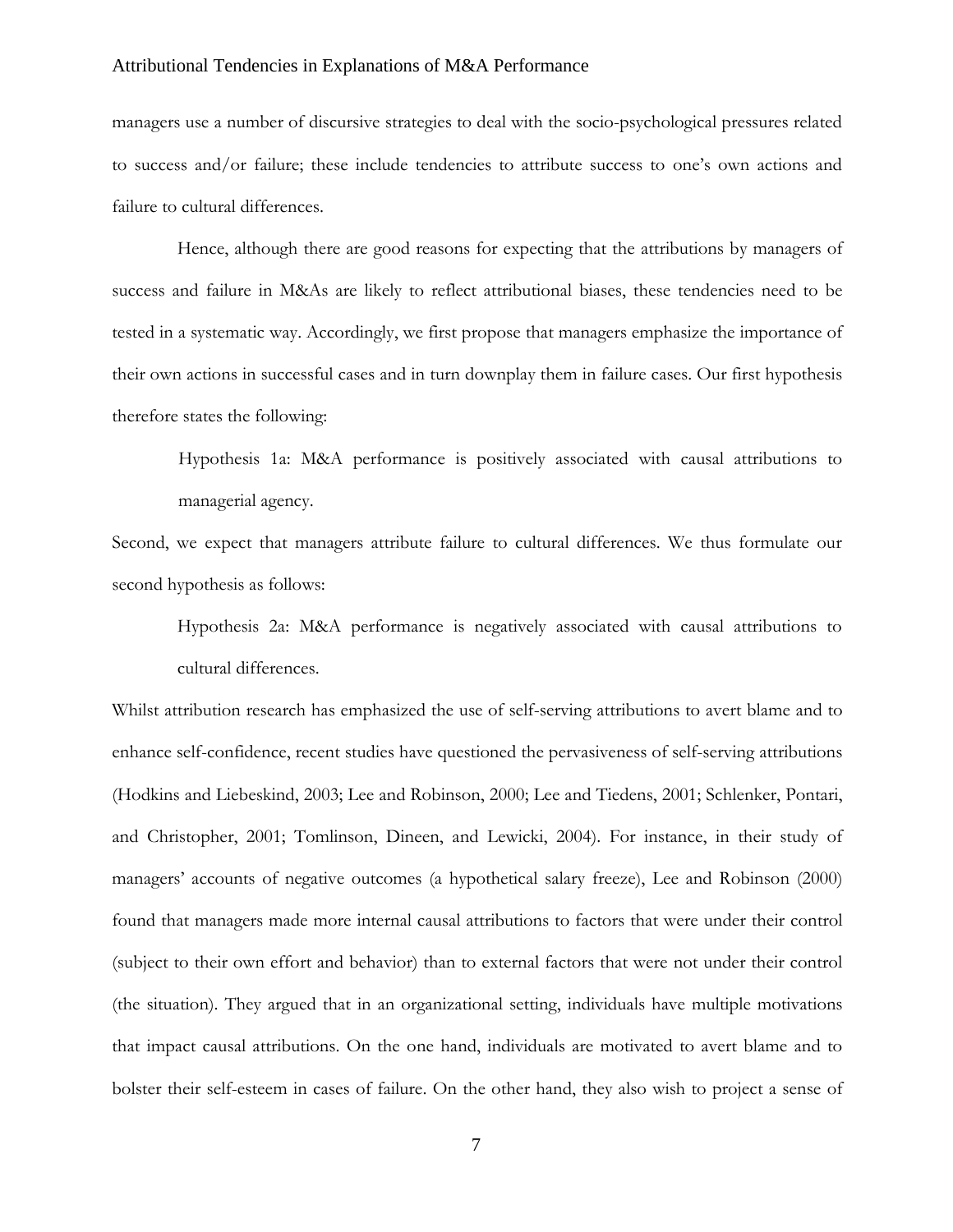power and control. Attributing failure to internal rather than external factors bestows individuals with a sense of control over the situation, and reduces feelings of helplessness (Homsma, Van Dyck, De Gilder, Koopman, and Elfring, 2007). The need to project a sense of being in control to oneself and to others rather than one of being powerless can lead managers in cases of failure to make internal attributions to indicate that they can take charge of the situation and intervene in the future to improve the negative situation (Lee and Robinson, 2000; Lee and Tiedens, 2001). In contrast, external self-serving attributions can make the account-givers seem "deceptive, self-absorbed, and ineffectual; they are viewed as unreliable social participants with flawed character" (Schlenker *et al.,* 2001: 15).

These researchers have also reflected upon whether the nature of self-serving attributions is dependent on positions of different status (Lee, 1997; Lee and Robinson, 2000; Lee and Tiedens, 2001). More specifically, for actors in high-status roles the motivation to appear powerful and in control can be more salient than the need to avert blame, making them more likely to attribute failure to internal causes (Lee, 1997; Lee and Robinson, 2000; Lee and Tiedens, 2001). Hence, managers, knowing that their actions will be evaluated and assessed, may assume greater responsibility for extremely unsuccessful acquisitions. We suggest that the tendency to assume responsibility for failure will be strongest in extreme cases of significant underperformance, because in these situations the need of managers to project that they are in control and can take corrective action is strongest. In this situation, self-serving (external) attributions, for example to cultural differences, are also more likely to be the subject of critical examination (Lee and Robinson, 2000), thereby posing the risk that managers will be perceived as powerless or ineffectual. Hence, we propose the following curvilinearity hypotheses. These represent competing hypotheses for the linear hypotheses 1a and 1b presented earlier.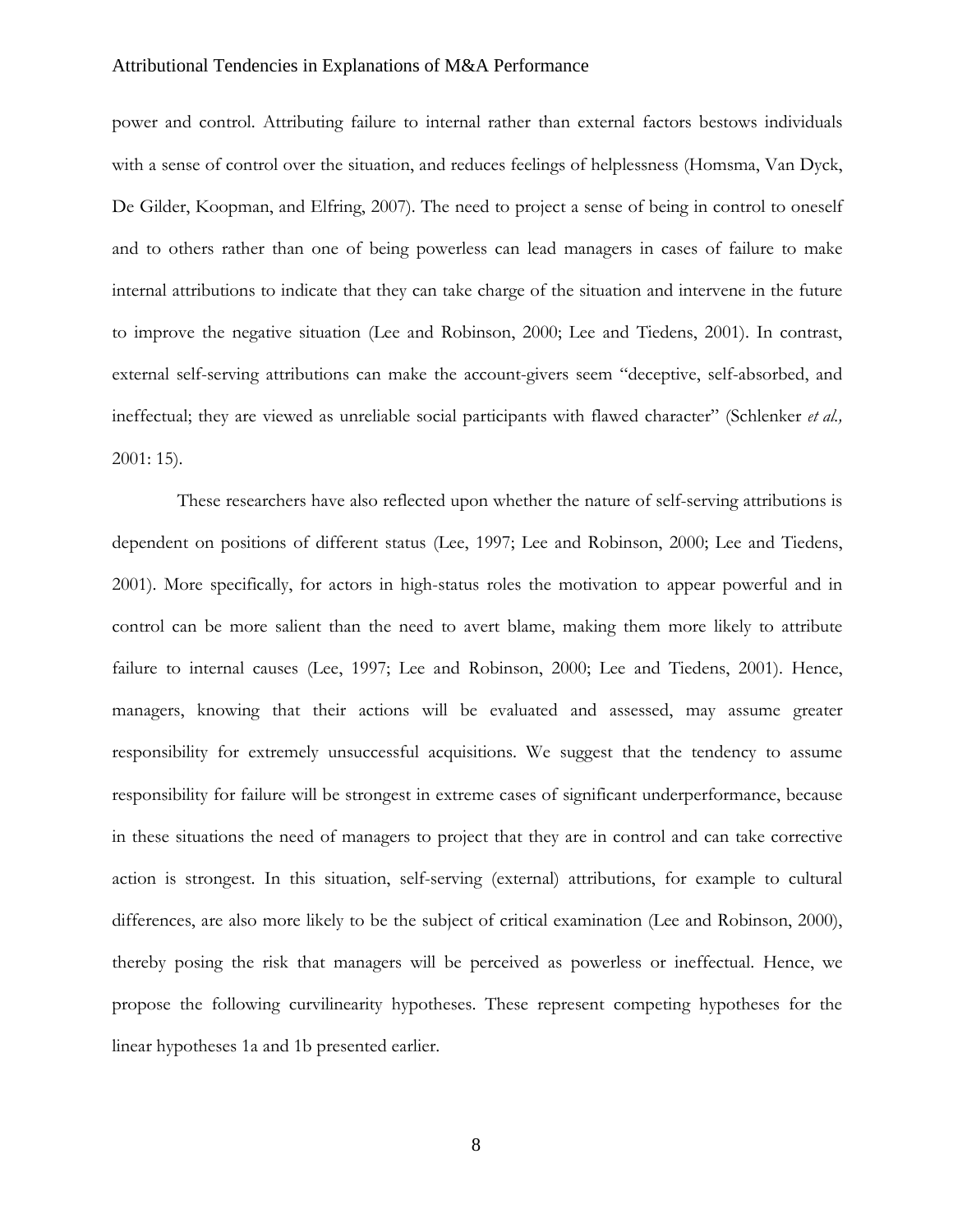Hypothesis 1b: There will be a U-shaped curvilinear relationship between managerial attributions of M&A performance to managerial actions such that attributions to managerial agency are *highest* at extremely high and low levels of performance.

Hypothesis 2b: There will be an inverse U-shaped curvilinear relationship between managerial attributions of M&A performance to cultural differences such that attributions to cultural differences are *lowest* at extremely high and low levels of performance.

# **The moderating impact of acquisition experience**

If and when these attributional tendencies characterize managers' explanations of success and failure – either linearly (Hypotheses 1a and 2a) or curvilinearly (Hypotheses 1b and 2b) as suggested in the above hypotheses – it is important to examine whether prior experience impacts these associations. Although experience can help to provide more nuanced explanations of success and failure and thus in principle mitigate biases, insights from attribution research suggest that the attributional tendencies may actually strengthen with experience as people learn to explain success and failure in particular ways.

Studies indicate that attributions of success by individuals to their own ability tend to increase over time (Bandura, 1997; Schunk, 1994; Weiner, 1992). In particular, prior attributions of success to internal factors, such as skills and abilities, have been found to increase overconfidence (Duncan and McAuley, 1993; Schunk and Gunn, 1986; Weiner, 1992). For example, in educational research, it was found that students' attributions of performance tended to become more personally flattering and comforting as the school semester progressed (Arkin, Detchon, and Maruyama, 1981). Similarly, it was shown in finance that when analysts and managers experienced initial success, they tended to become overconfident in their subsequent entry and investment choices (Camerer and Lovallo, 1999; Hilary and Menzly, 2006; Malmendier and Tate, 2005, 2008). In the M&A context, Billett and Qian (2008) found evidence indicating that managers with greater acquisition experience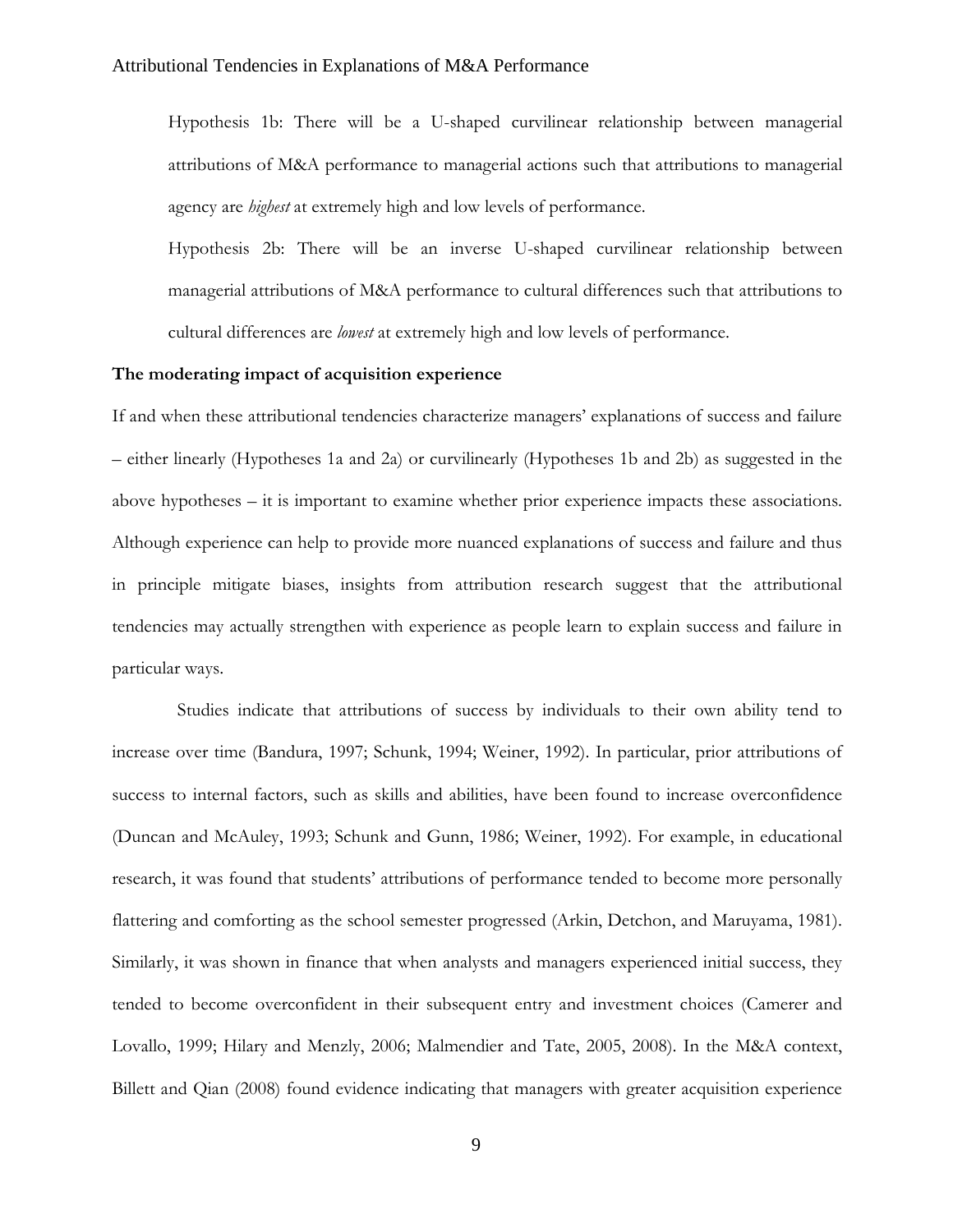were more likely to attribute M&A success to internal factors, which increased their self-attribution biases and caused them to become overconfident. This line of reasoning is also supported by studies of learning in organization studies. In particular, March and Sutton (1997) argued that managers who make it to the top are likely to be biased about their experiences of success; this leads them to be overconfident about the impact of their own actions. As managers involved in M&As are usually top managers, they may be individuals who are especially likely to attribute success to internal causes that is to explain successful acquisition with their own managerial action.

Concerning external attributions, attributions of poor performance to external factors may also increase with experience. This is in line with attribution theory, according to which experience increases an individual's awareness about external factors that can potentially impact performance, thereby making these external factors more salient (Kelley, 1973). Accordingly, Smither *et al.* (1986) argued that as experience increases, actors develop an appreciation for the difficulties in the external environment and as a result make more external attributions; however, their results did not support this hypothesis. Mitchell and Kalb (1982) found that experience increased the tendency of supervisors to attribute failure to external factors (the work environment) because it made the impact of the work environment more salient to the supervisors. Furthermore, managers who experience repeated failures are likely to become increasingly defensive and make more external performance attributions in order to protect their self-esteem and persuade themselves that they should not be blamed (Brown, 1984). Building on the reasoning above, it can be expected that in cases of poor M&A performance, managers with greater acquisition experience will be more likely to attribute failure to external factors because these factors are more salient to them and because external attributions protect their personal self-esteem and public image. Hence, we propose that managers with experience will be even more likely to attribute successes to their own actions and failure to cultural differences.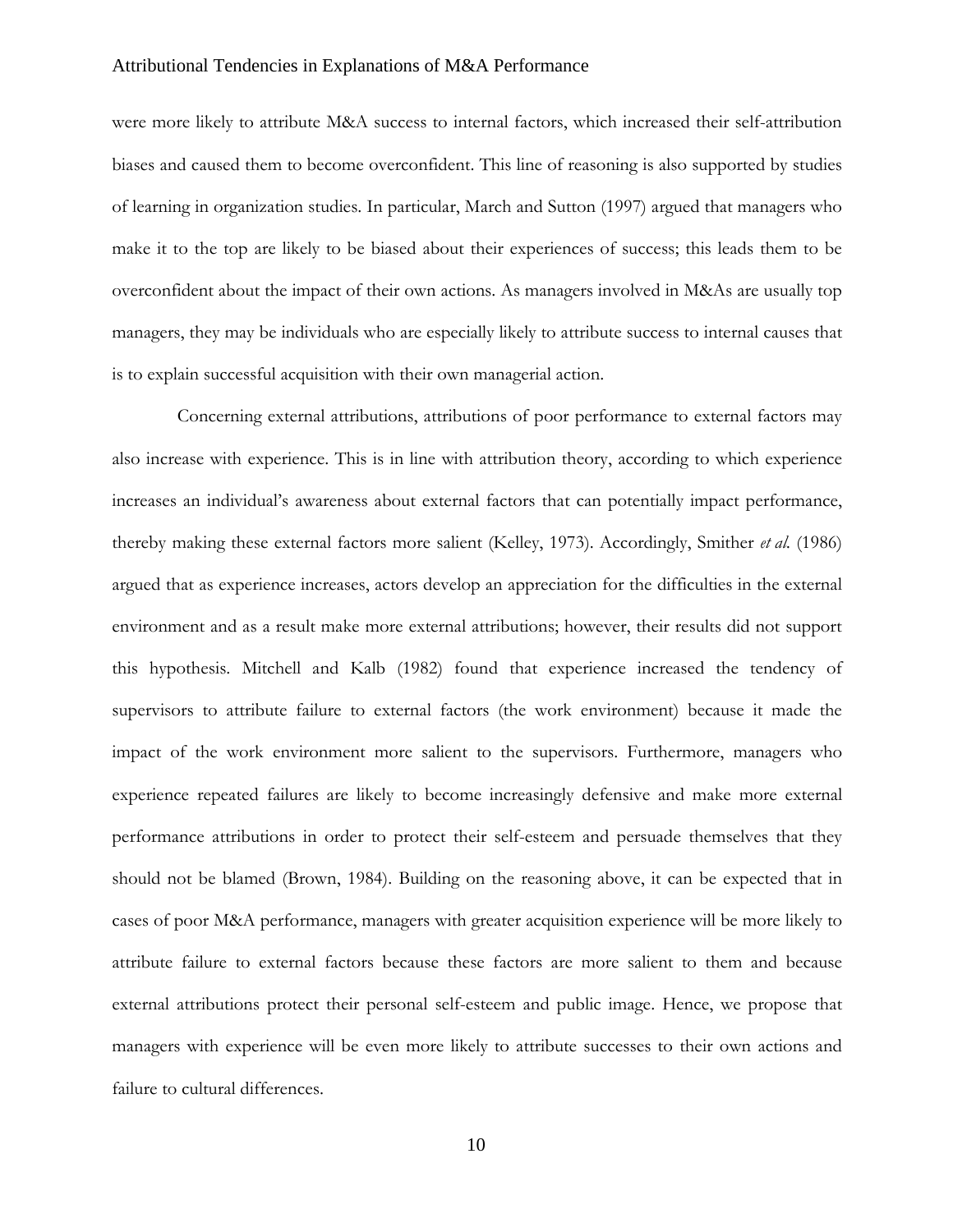Hypothesis 3a: A positive linear association between M&A performance and causal attributions to managerial agency will be stronger in acquisitions where the managers have greater prior experience.

Hypothesis 4a: A negative linear association between M&A performance and causal attributions to cultural differences will be stronger in acquisitions where the managers have greater prior experience.

The above argumentation assumes a linear relationship between M&A performance and attribution effects, in line with hypotheses 1a and 2a. If the relationship is curvilinear, as suggested in hypotheses 1b and 2b, we would expect experience to moderate the curvilinear relationship. We would still predict that at a high level of performance, experience increases attribution to managerial action and decreases attribution to cultural differences because managers may become overconfident about their own influence (Billett and Qian, 2008; Malmendier and Tate, 2005, 2008). However, in contrast to the linear hypotheses, at a low level of performance a curvilinear relationship would imply that attributions to manager's actions are high and attributions to cultural differences are low as managers take responsibility for cases of obvious failure in order to project a sense that they are responsible and in control (Lee, 1997; Lee and Robinson, 2000; Lee and Tiedens, 2001). Prior research has not explicitly addressed this issue, but experience could accentuate this tendency as managers learn that they cannot escape taking responsibility for obvious failure. Accordingly, we present the following hypotheses for the possible moderating effect of experience in the case of the curvilinear relationship.

Hypothesis 3b: A positive curvilinear association between M&A performance and causal attribution to managerial agency will be stronger in acquisitions where the managers have greater prior experience.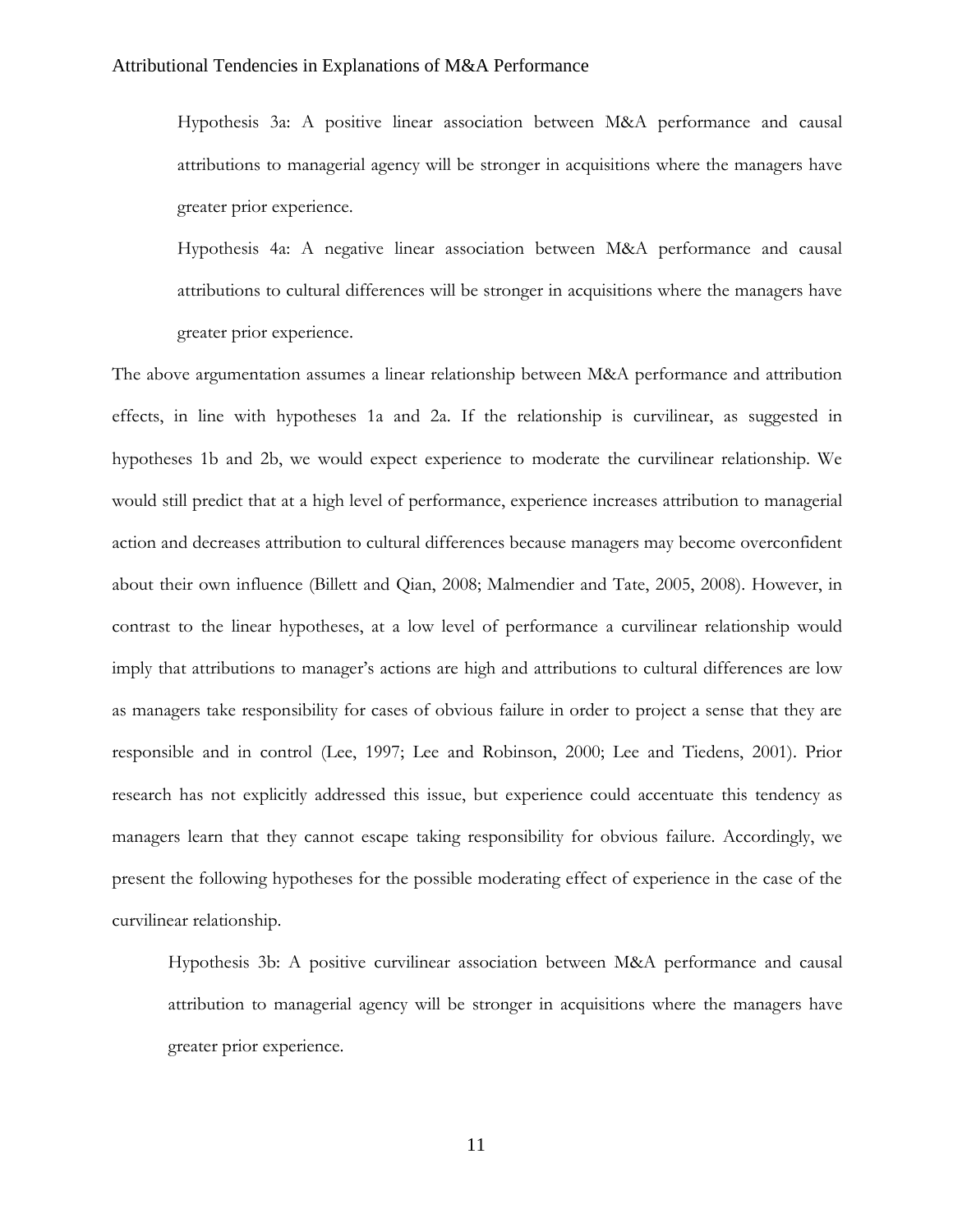Hypothesis 4b: A negative curvilinear association between M&A performance and causal attribution to cultural differences will be stronger in acquisitions where the managers have greater prior experience.

# **METHODOLOGY**

# **Sample and data collection**

Our sample consists of Finnish acquirers and includes domestic and cross-border mergers based on a database maintained by the Finnish business magazine *Talouselämä* between 2001 and 2004. Mergers were included only if the acquiring firm gained a controlling interest in the acquired firm and the acquired firm was valued at EUR three million or more. In order to obtain high quality responses, acquiring firm CEOs were contacted via telephone and asked to identify potential respondents who were involved at the time in the acquisition and were knowledgeable about it. Then a survey was mailed to the CEOs, who distributed it to the respondents that had been identified in the acquiring and acquired firms. The respondents included CEOs (42.7%), top managers (42.7%), other members of the management group and board members (14.6%).

The overall response rate was 20 percent, yielding a sample of 92 mergers (51 domestic and 41 cross-border acquisitions in 22 countries). The cross-border acquisitions included the following countries: Austria, Belgium, Canada, China, the Czech Republic, Estonia, France, Germany, Great Britain, Hong Kong, Italy, Latvia, Lithuania, Norway, the Netherlands, Poland, Russia, Spain, Sweden, Switzerland, and the USA. Ten firms returned responses from multiple respondents. Based on the cases from which we received multiple answers, the inter-rater reliability was checked, yielding significant intra-class correlation scores for most cases ( $p$ <0.05). Two non-significant cases were removed to improve reliability (Calori *et al.,* 1994).

Potential non-response biases were checked using acquisition size and time elapsed after the acquisition as these factors may influence managers' perceptions (Dundas and Richardson, 1982). T-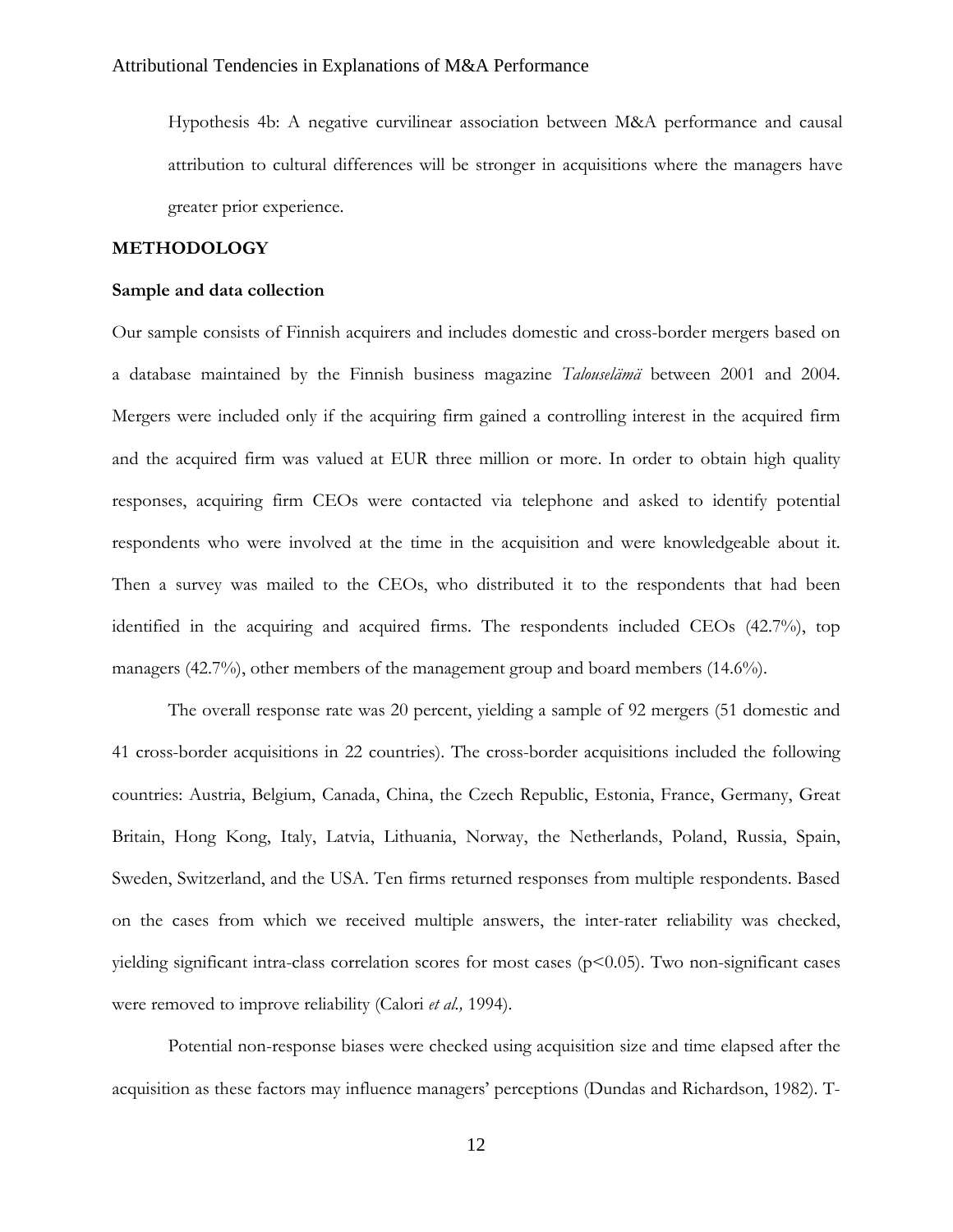tests of mean differences were not significant, indicating that there was no non-response bias. The domestic and cross-border samples were also compared. T-tests of the mean differences for all variables were non-significant across the two samples.

Procedural measures were taken in the study's design to reduce the risk of common method bias. The questionnaire was pre-tested on a group of professors and managers and necessary changes were made to reduce item ambiguity (Podsakoff *et al.,* 2003). In addition, questions regarding both the dependent and independent variables and the control variables were spread out among other questions (not all of which are used in this study) (Podsakoff *et al.,* 2003). Furthermore, statistical remedies were used to rule out a significant common method bias. A Harman's one factor test, which consists of an unrotated exploratory factor analysis, was conducted. Several factors emerged from the analysis; no single factor accounted for a majority of the covariance among the items and the first and second factors showed relatively low levels of variance (21% and 19%). This suggested the absence of any serious common method bias (Podsakoff *et al.,* 2003). In addition, following Spector (2006), we examined correlations between the items in the survey. If the selfreport survey had introduced a shared bias into the items, one should have been able to establish a baseline level of significant correlations between all variables. We established 253 insignificant pairs of correlations and 83 significant ones. Whereas some level of correlation between the items was expected, the number of insignificant correlations was large enough to suggest a lack of universal bias. Finally, the statistical analyses that we conducted included complex (moderating, curvilinear) relationships between the dependent and independent variables. Because these relationships are unlikely to be part of the respondents' mental models, concerns regarding the existence of common method bias should be alleviated (Chang, Witteloostuijn, and Eden, 2010).

#### **Measures**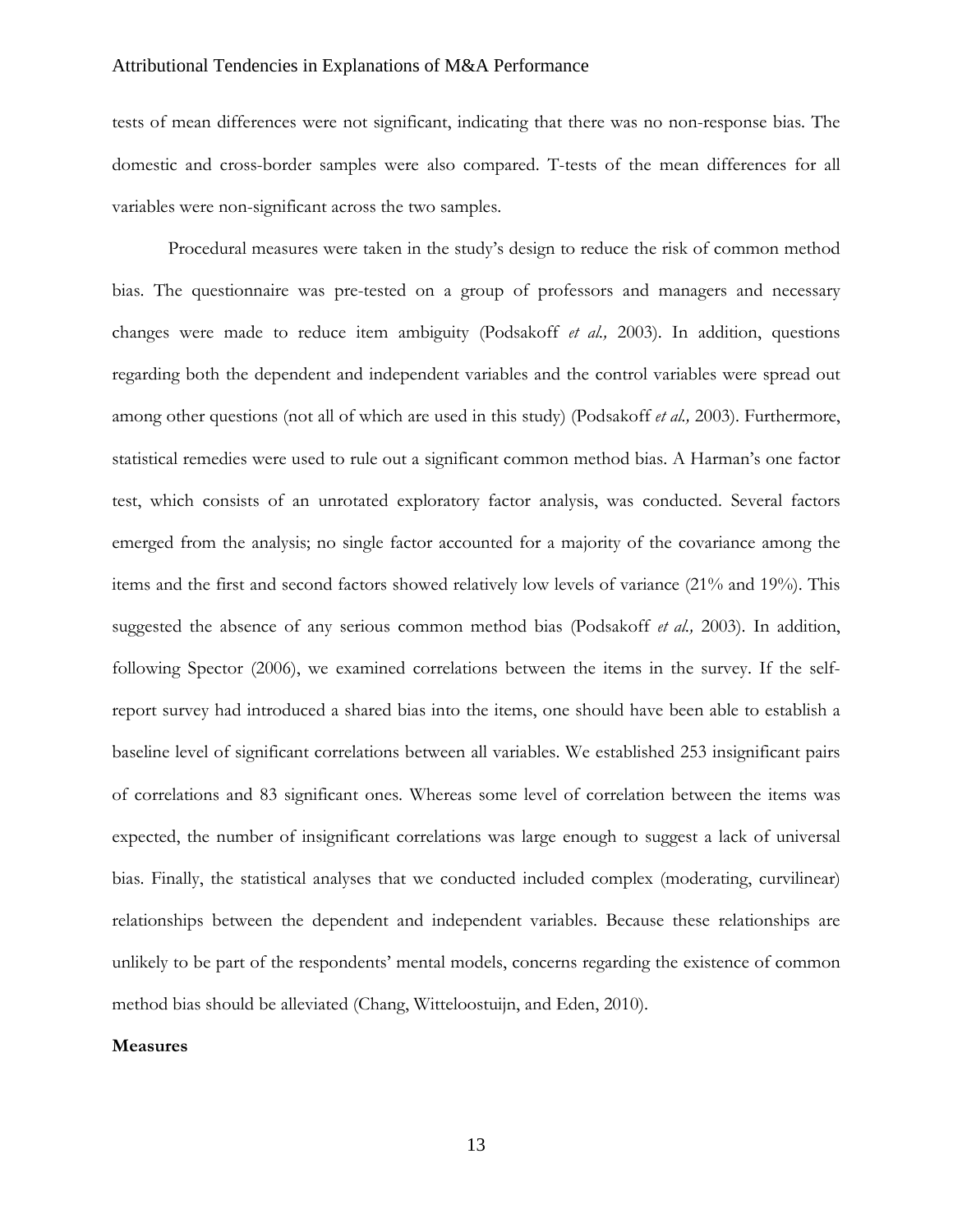# **Independent variable**

Acquisition performance. This variable consisted of four items that measured the outcome of the acquisition and the integration process. In line with prior studies of M&As, we used managerial evaluations of acquisition performance (Birkinshaw *et al.,* 2000; Datta 1991; Very, Lubatkin, and Calori, 1996; Very *et al.,* 1997). This approach is in line with the essence of attribution research where perceptions rather than for example 'objective' assessments are the core of attributional analyses (Heider, 1958; Weiner, 2008). First, respondents were asked to indicate how well the i) acquisition and ii) integration process had succeeded. Second, respondents were asked how the i) acquisition and ii) integration process had succeeded compared with expectations. The scale ranged from 1="total failure" to 7="great success."

To examine any consistent bias between objective and subjective performance measures, we collected objective performance data. Financial statements were available for 43 publicly listed companies, which represented 47.8% of our sample. Objective performance, measured as the acquirer's ROI after the acquisition (in 2005), correlated positively and significantly with our subjective acquisition performance measure. Also, the objective performance measure was significantly correlated in the expected direction (negatively) with the measure 'attribution to cultural differences' and (positively) with 'attribution to managers' actions' (Hypotheses 1a and 2a). This provides further validity for our subjective performance measure.

#### **Moderating variable**

**Personal acquisition experience.** We measured personal acquisition experience by combining the number of acquisitions in which the respondent had been personally involved i) on the acquiring firm side and ii) on the acquired firm side. This sum index represented the person's combined prior experience of acquisitions.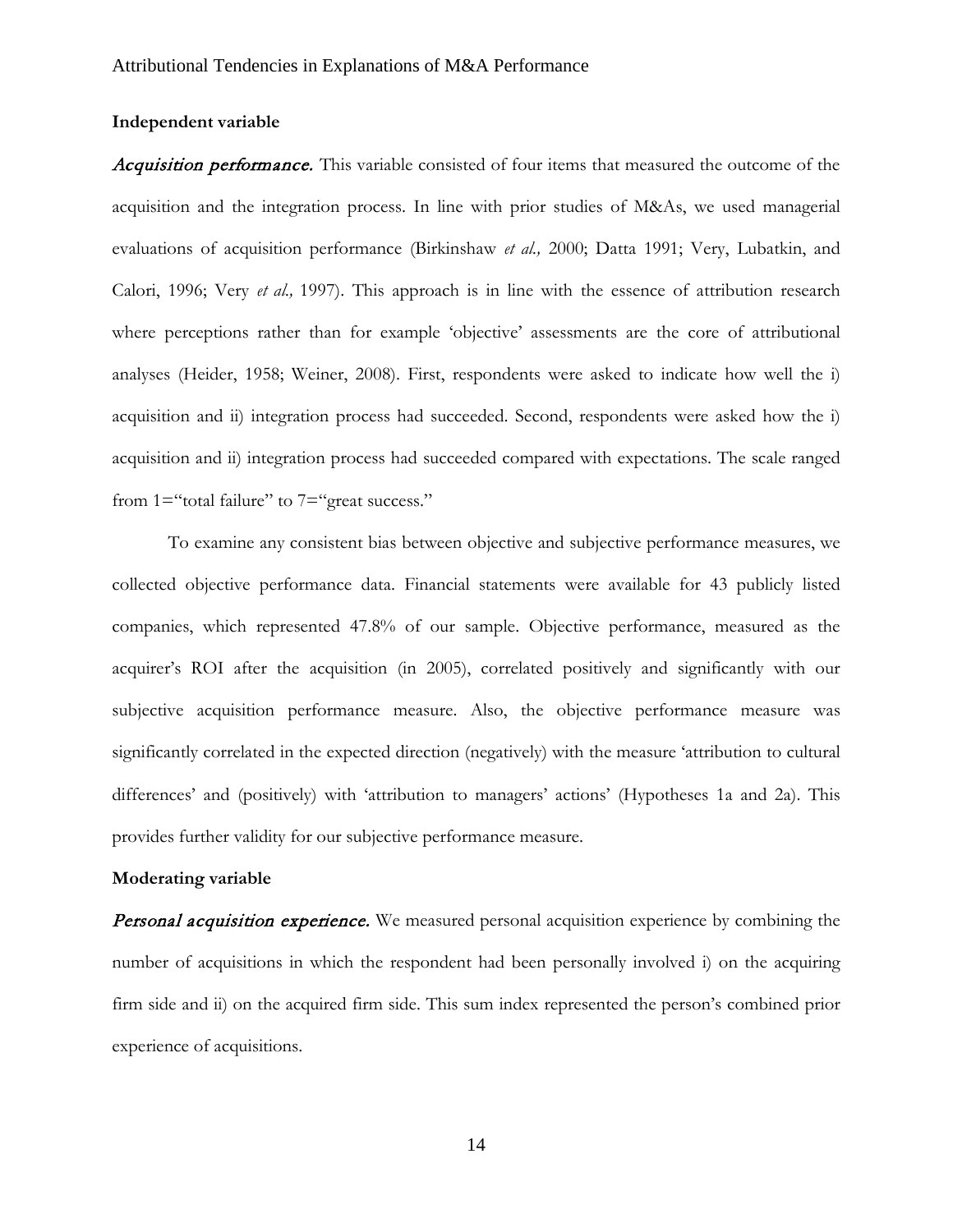# **Dependent variables**

Attribution to cultural differences. Following this logic, we asked respondents about the extent to which they perceived that cultural differences i) had affected the outcome of the acquisition's integration process and ii) explained the overall success of the acquisition. The scale ranged from  $1 =$ "not at all" to  $7 =$ "a great deal."

Attribution to managers' actions. We followed the example of previous studies in measuring attributions based on the respondents' perceptions (De Michele *et al,.* 1998; Duval and Silvia, 2002; Greenlees *et al.,* 2007; Harvey and Martinko, 2009; Schaffer, 2002). Regarding attribution to managers' actions, we therefore asked respondents to rate their perceptions based on the extent to which management's actions i) had affected the outcome of the integration process and ii) explained the overall success of the acquisition. The scale ranged from  $1 =$ "not at all" to  $7 =$ "a great deal".

### **Control variables**

Organizational cultural differences*.* To control for the effect of actual cultural differences on the attributions, we included both organizational and national cultural differences in our models. Following the example of previous studies (Chatterjee *et al.,* 1992; Weber *et al.,* 1996), we asked managers to report organizational cultural differences prior to the acquisition in the following areas: management and control, sales and marketing, production, research and development, and company values in general. The scale ranged from 1="no differences" to 7="significant differences."

National cultural differences*.* We controlled for national cultural differences by building a construct of the variance-adjusted sum of differences between the two acquisition parties (Kogut and Singh, 1988) based on the nine dimensions of the GLOBE practices scores (House, Hanges, Javidan, Dorman, and Gupta, 2004)<sup>2</sup>.

<sup>2</sup> We also calculated an alternative measure of national cultural difference by using Hofstede's (1991) and Berry *et al.* (2010) scores. The results did not change regarding the patterns of statistical significance or the directional influence, which supported the robustness of our measure.  $\,2\,$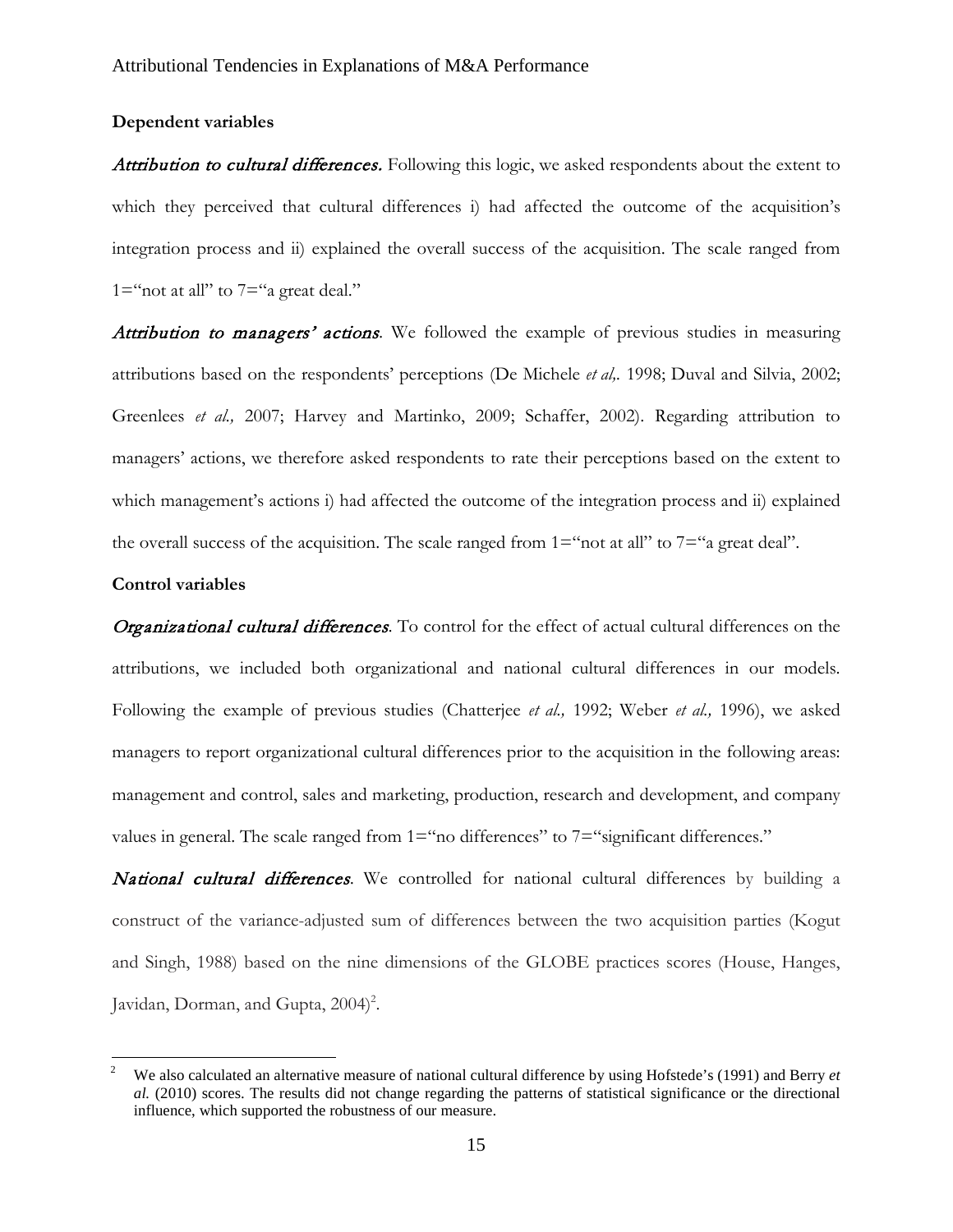Degree of integration. To control for the impact of managers' actions in post-acquisition integration (Weber *et al.,* 1996), we asked respondents to assess the degree of integration between the acquirer and the target in the following functions: management and control, sales and marketing, production, research and development. The scale ranged from  $1 =$ "no integration" to  $7 =$ "total integration."

**Respondent involvement.** The participation of a respondent in the acquisition and integration decisions may bias his/her opinion of the acquisition outcome and the factors that contributed to it (Billett and Qian, 2008). We controlled for this by measuring the respondent's involvement in the decision-making leading to the acquisition and in the integration of the companies. The scale ranged from  $1 =$ "not at all" to  $7 =$ "yes, as a central decision maker."

Acquisition size*.* We included the size of the acquisition as a control variable in line with prior acquisition studies (Haleblian and Finkelstein, 1999; Morosini *et al.,* 1998). Acquisition size was measured as the target's net sales at the time it was acquired and was reported in the business magazine *Talouselämä*.

Time elapsed. Acquisition dynamics can be influenced by the time elapsed since the acquisition. Following the approach by Very *et al.* (1997), we measured the number of years that had passed after the acquisition (one to four years). This external measure was based on the information in the business magazine *Talouselämä*.

#### **RESULTS**

Pre-tests of the questions with professors and managers supported the face-validity of the constructs. To further evaluate the reliability and validity of our items and constructs, we used confirmatory factor analysis with Partial Least Squares (PLS) analysis, which is a structural equation modeling approach particularly applicable for smaller sample sizes. We followed the instructions of Shook, Ketchen, Hook, and Kacmar (2004) for evaluating the results of the confirmatory factor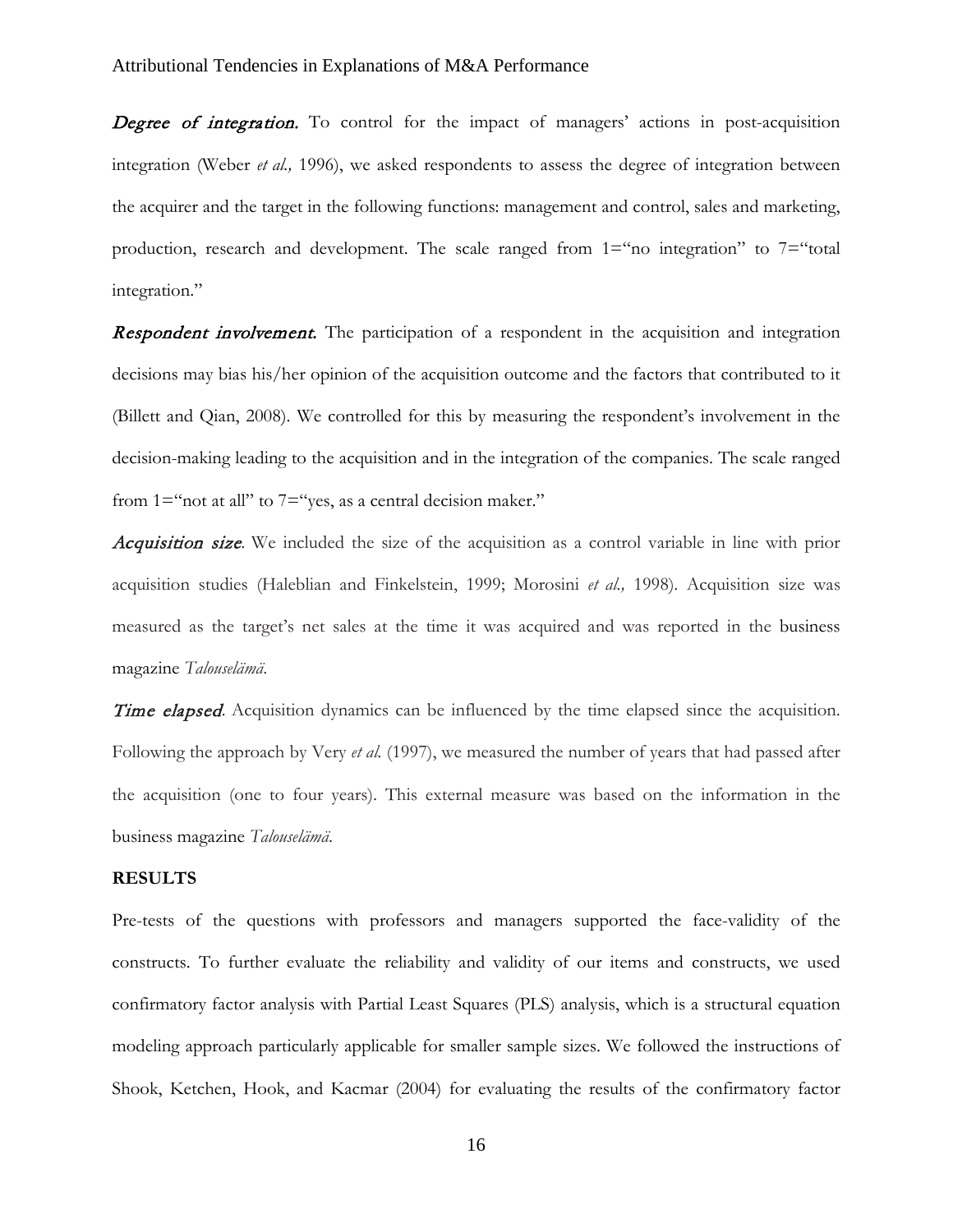analysis. First, we examined the variable loadings, their *t*-values and corresponding significance levels (*p*-values) and verified that all of them were significant (see Table 1). Then, we examined the reliability of the constructs. Cronbach's alphas all exceeded the commonly used threshold of 0.7. However, Cronbach's alphas have several limitations. Hence, following the recommendation of Shook *et al.* (2004), we calculated the composite reliabilities for each construct, all of which were above the limit of 0.7, with each indicator reliability above 0.5. To establish convergent validity, we calculated the average variance extracted, which exceeded 50% (Shook *et al.,* 2004). The convergent validity was also supported by examination of an item-to-item correlation table that showed that the items correlated highest with other items belonging to the same construct. Discriminant validity was assured by calculating the shared variance between each pair of constructs and confirming that it was lower than the square root of the average variance extracted for each individual construct (Shook *et al.,* 2004).

# ---Insert Table 1 about here---

Table 2 presents the means, standard deviations, and inter-correlation coefficients of the study measures. On the whole, these relationships are in line with our hypotheses.

# ---Insert Table 2 about here---

We used hierarchical regression analyses to test our results. We first examined the relationship between M&A performance and attributions to managers' actions (see Table 1 in the Online Appendix, 'Linear Model: Attribution to Managers' Actions'). The first-order term of 'performance' was positively and significantly related to causal attributions to managers' actions (*β*=0.275, p<0.05). When the second-order term of 'performance' was added, the first-order term remained significant  $(\beta=0.547, p<0.001)$  and the second-order term was also positive and significant (*β*=0.299, p<0.001, see Table 3, 'Curvilinear Model: Attribution to Managers' Actions'). These coefficients imply a curvilinear, non-monotonic relationship between performance and attributions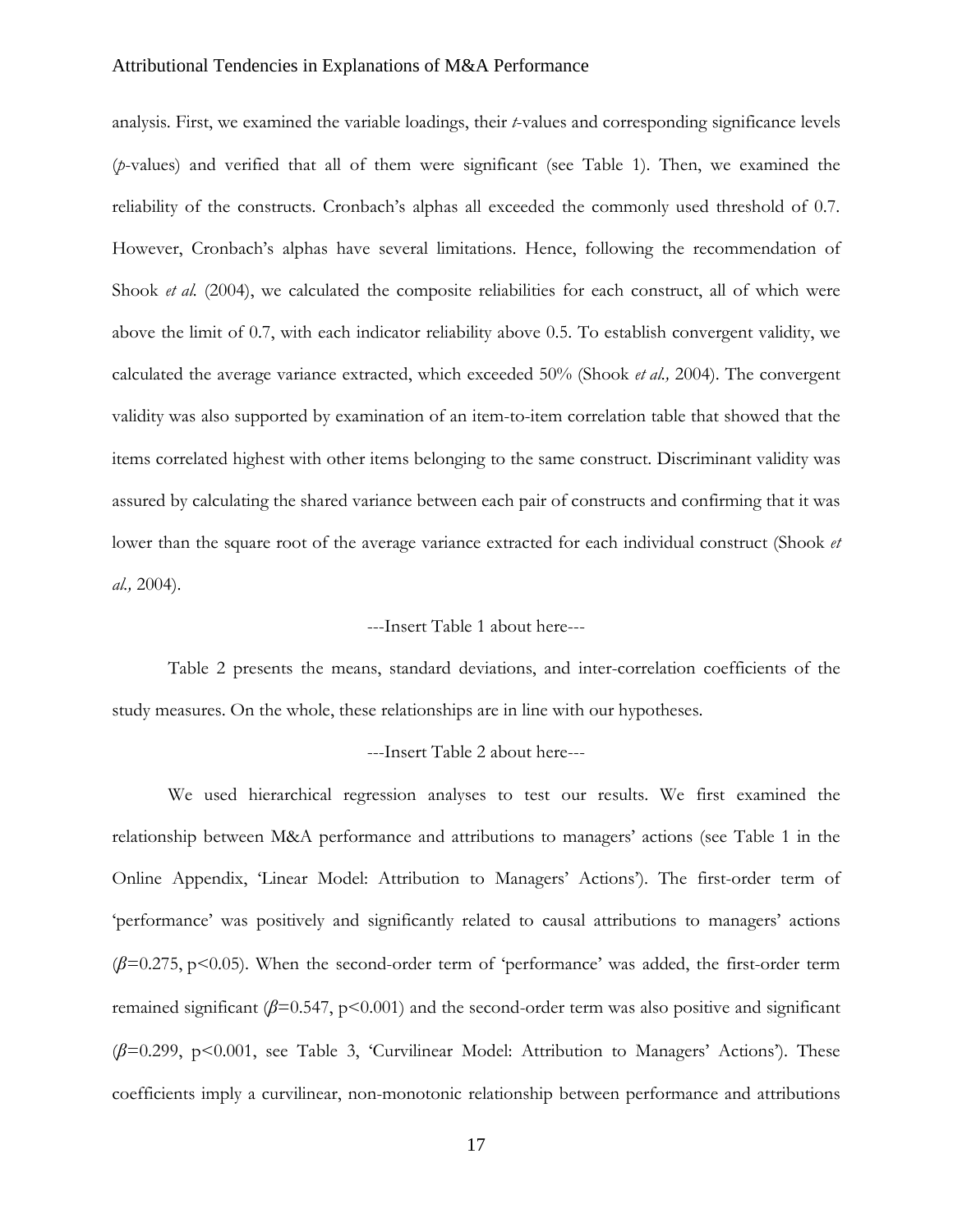to managers' actions (Barnett and Salomon, 2006) and indicate that the relationship is better represented with a curvilinear than a linear distribution. A significant increase in the model fit after the curvilinear term was added  $(\Delta R^2 = 0.125, p \le 0.001)$  further supports the curvilinear effect. Hence, hypothesis 1b was supported while hypothesis 1a was not supported. To examine the curvilinear effect further, we depicted the curve as shown in Figure 1 in the Online Appendix. The curve illustrates that attributions to managers' actions decline at first as performance increases reaching a minimum at a performance level of 4.0 (on a scale of 1 to 7), but then increase continuously. Also, attributions to managers' actions are even stronger at very high levels of performance than at very low levels of performance. In other words, we found a significant positive association between managers' attributions to their own actions at low and high levels of performance with the association being even stronger at high levels. Of the control variables, respondent involvement was significantly related to attribution to managers' actions  $(\beta=0.189, p<0.05)$ .

# ---Insert Table 3 about here---

Then, we tested the relationship between M&A performance and attributions to cultural differences (see Table 1 in the Online Appendix, 'Linear Model: Attribution to Cultural Differences'). The first-order independent variable 'performance' showed a negative and statistically significant relationship with attribution to cultural differences  $(\beta = 0.319, p < 0.01)$ . The second order term of 'performance' (performance squared) was not significant ('Curvilinear Model: Attribution to Cultural Differences' in Table 3). Hence hypothesis 2a proposing a negative linear relationship was supported while hypothesis 2b suggesting a curvilinear relationship was not. None of the control variables were significantly related to attribution to cultural differences. We then proceeded to examine the moderating effect of experience. Since the association of M&A performance and attribution to managers' actions was curvilinear, we tested hypothesis 3b (curvilinear moderation) with respect to attribution to managers' actions. Respectively, since the association of M&A performance and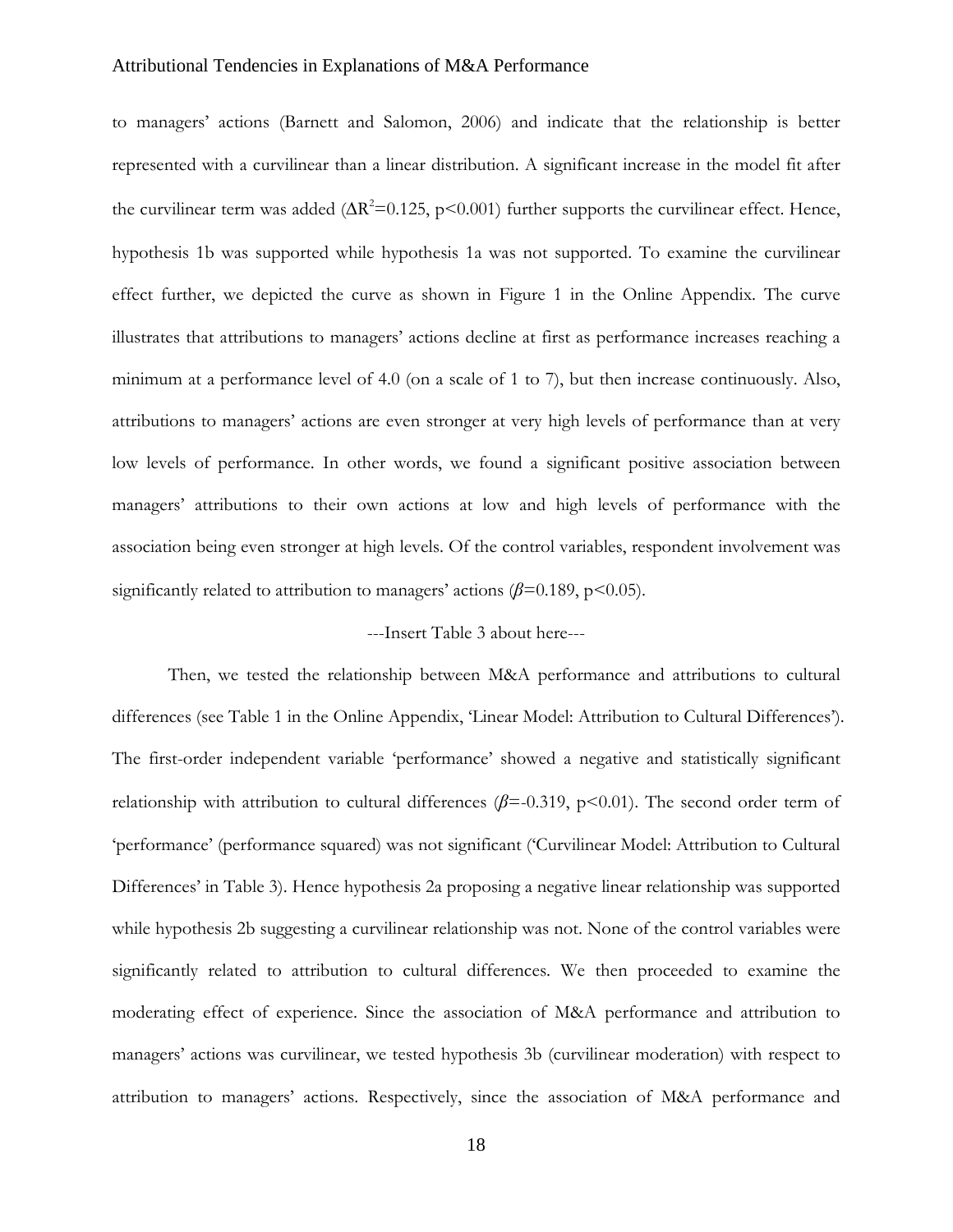attribution to cultural differences was linear, we focused on hypothesis 4a (linear moderation) with respect to cultural differences. To test curvilinear moderation in hypothesis 3b, we included both the first and second order interaction terms 'performance x acquisition experience' and 'performance squared x acquisition experience' and tested their association with 'attribution to managers' actions.' The second order interaction terms were not significant and therefore hypothesis 3b was not supported ('Curvilinear Moderation: Attribution to Managers' Actions' in Table 3).

To test hypothesis 4a, we added the interaction term 'performance x acquisition experience' and examined its relationship with 'attribution to cultural differences.' The significant improvement in the new model ('Linear Moderation' in Table 3) compared with the initial linear model (see Table 2 in the Online Appendix) ( $\Delta R^2 = 0.047$ , p<0.05), and the negative interaction term ( $\beta = -0.426$ , p<0.05) suggest a negative association between the interaction terms 'performance x acquisition experience' and 'attribution to cultural differences'. In Figure 2 (see the Online Appendix), we plotted the interaction effect. It shows that respondents who had been personally involved in a greater number of acquisitions were more likely to attribute low performance to cultural differences, thus supporting our Hypothesis 4a.

# **DISCUSSION AND CONCLUSION**

#### **Conclusions and contributions**

In this paper, we have examined managers' tendencies to attribute M&A performance to managerial actions and cultural differences. In short, our results suggest that there is a curvilinear association between performance and attributions to managers' actions, but we found no support for the moderating effect of experience. Our findings also indicate that there is a linear association between performance and attributions to cultural differences, which is moderated by prior experience.

By substantiating these attributional tendencies, our results make a significant contribution to M&A research. It is important to better understand how managers and researchers alike make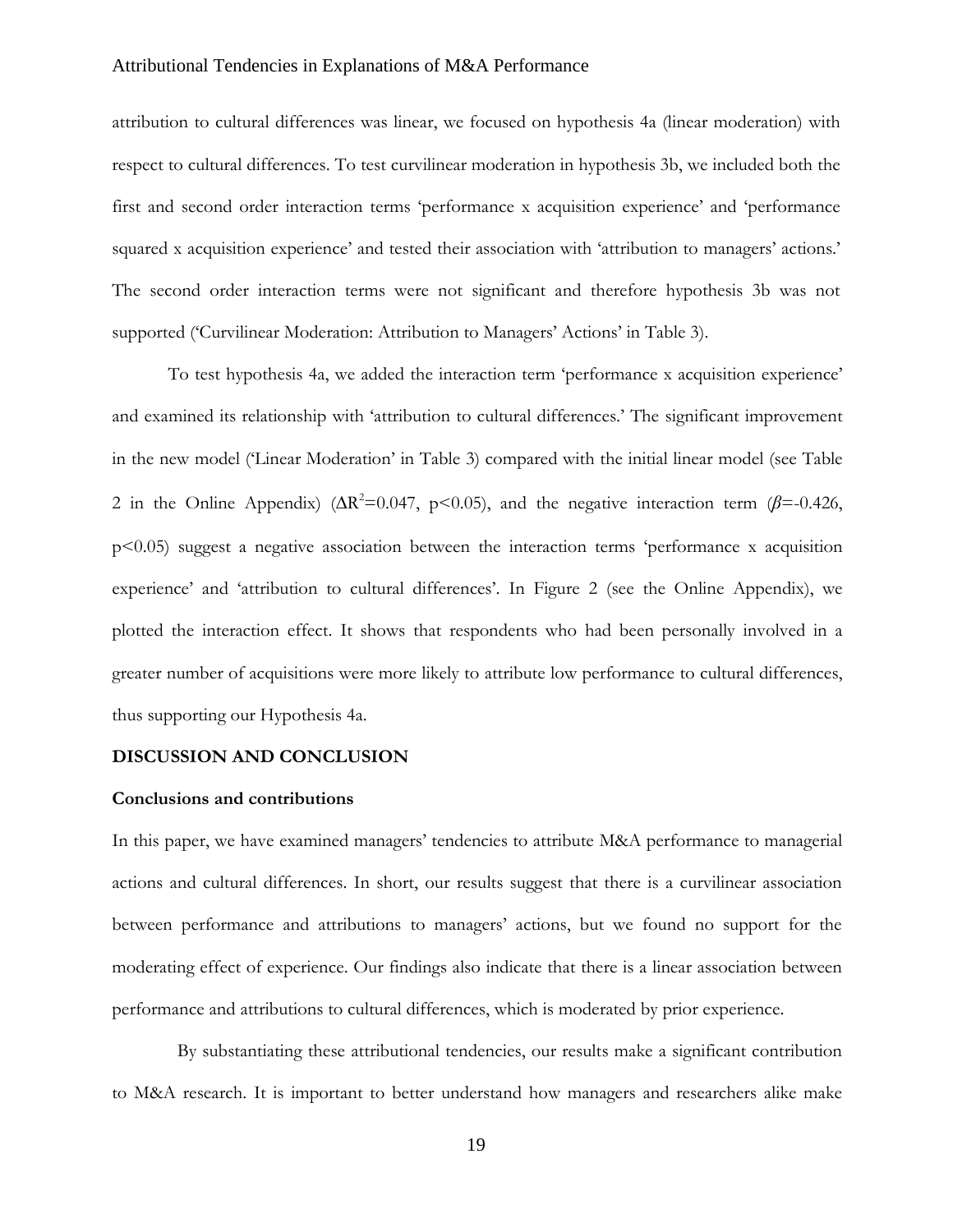sense of M&A performance and use factors such as cultural differences in their explanations of success or failure. Moreover, our analysis elucidates the specific nature of these attributions and suggests that tendencies to attribute performance to cultural differences and managers' own actions are indeed somewhat different. The findings concerning the attributions to cultural differences support the contention that managers are likely to blame cultural differences for failure. Whilst this result could be expected on the basis of attribution theory, it has major implications for research on M&As as it suggests that managers may use cultural differences as convenient attribution targets. Moreover, we found that prior experience strengthens the association of failure with cultural differences. This is an interesting result; it suggests that managers can 'learn' to explain failure with cultural differences, which carries with it a risk of using cultural differences as easy explanations and scapegoats. Thus, 'cultural differences' may serve as a convenient attribution target for less successful M&As and managers may become increasingly skilled at using the rhetoric of cultural differences as they become more experienced with acquisitions. This may result in an overemphasis on cultural factors when explaining success and failure (Teerikangas and Very, 2006; Vaara, 2002) and even a lack of appreciation for the complex cultural dynamics of M&As (Clark *et al.,* 2010; Vaara and Tienari, 2011).

Interestingly, the results concerning the attributions to managers' actions tell a somewhat different story. Our results suggest a positive curvilinear relationship between M&A performance and attributions to managers' actions. In other words, managers tend to attribute extreme cases of *both success and failure* to their own actions. Thus, managers are likely to take credit for success, which may among other things lead to an illusion of control or to overconfidence. Such an illusion of control can be dangerous when managers confront the complex challenges of M&A processes (Haspeslagh and Jemison, 1991) and may even partially explain the willingness to engage in risky M&As and 'merger frenzy' (Billett and Qian, 2008). However, our curvilinear findings also suggest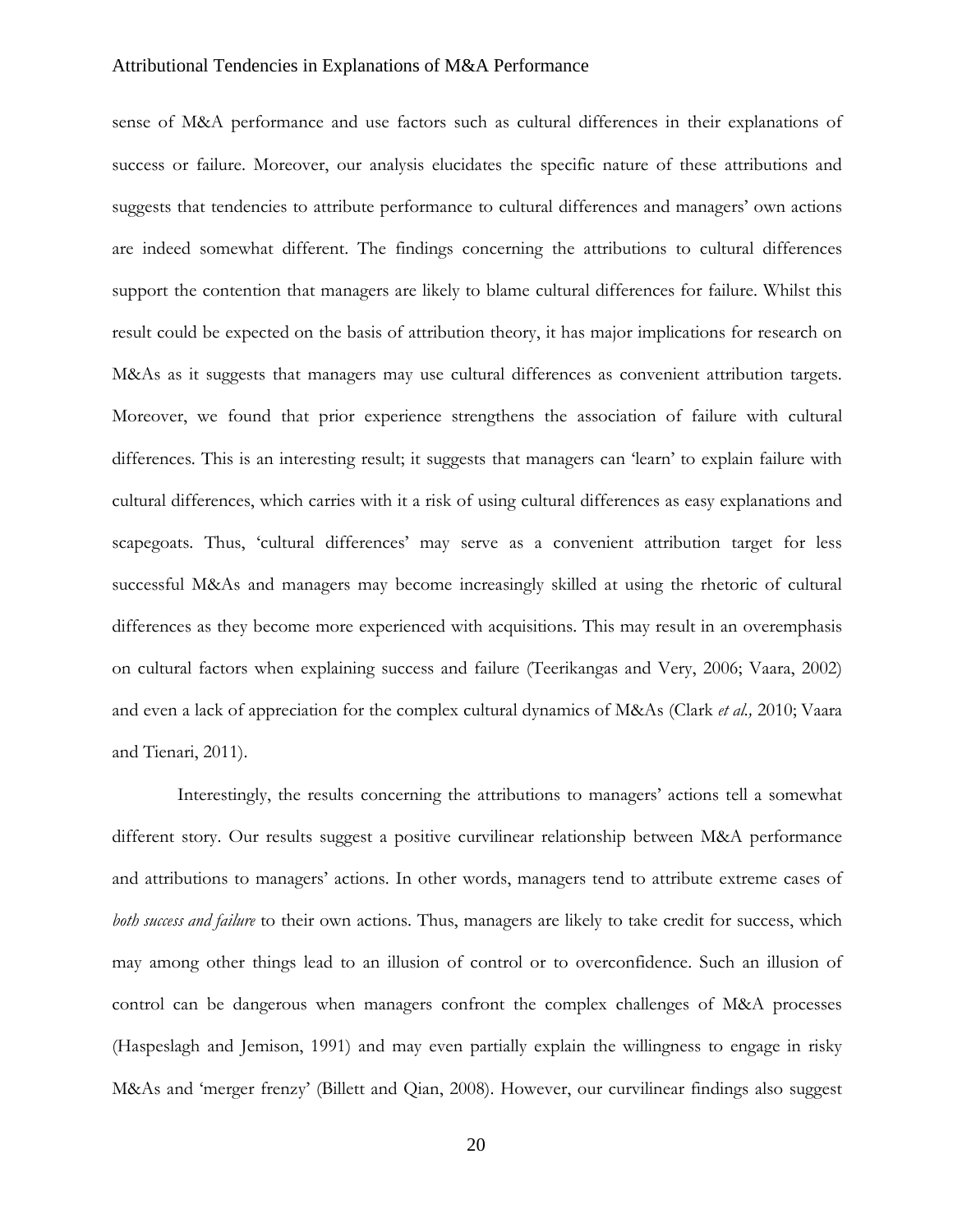that managers do attribute extreme cases of failure to their own actions. In such cases, managers may need to project a sense of control both to themselves and others (Schlenker *et al.,* 2001). The strength of managerial attributions was, however, unaffected by experience.

By highlighting these attributional tendencies, our analysis has implications for the discussion concerning the conceptualization and measurement of cultural differences (Ailon, 2008; Berry *et al.,* 2010; Boyacigiller *et al.,* 1996; Harzing, 2003; Shenkar, 2001, 2012a, b). On the one hand, our results point toward the importance of using and developing more objective and comprehensive measures of cultural differences. For example, researchers can use multisource and multilevel research designs where (prior) organizational cultures are measured by groups of lower level employees previously employed by the independent organizations. In this case, employees' perceptions would be less likely to be biased due to factors related to their prestige and/or selfesteem. Cultural differences could then be operationalized as differences between the perceptions of these groups. The above could be complemented with analyzing differences in perceptions between lower level employees and higher-level managers. On the other hand, our results caution researchers not to rely overly on any static measure of cultural differences. In the worst case, the result may be myopia, or in other words systematic overestimation of the impact of culture on different organizational phenomena such as M&A, FDI, and entry mode choice (Harzing, 2003). In light of this debate, our analysis provides additional grounds for developing new kinds of conceptualizations of cultural dynamics. These can include qualitative analyses of cultural identity formation (Clark *et al.,* 2010; Maguire and Phillips, 2008; Vaara and Tienari, 2011) or quantitative analyses of convergence or crossvergence in cultural differences (Sarala and Vaara, 2010).

Our findings also contribute to research on attributions more generally. Applying insights from attribution theory to M&As is important per se – and consistent with the recent reviews of attribution theory in management studies (Martinko *et al.,* 2011). Furthermore, our findings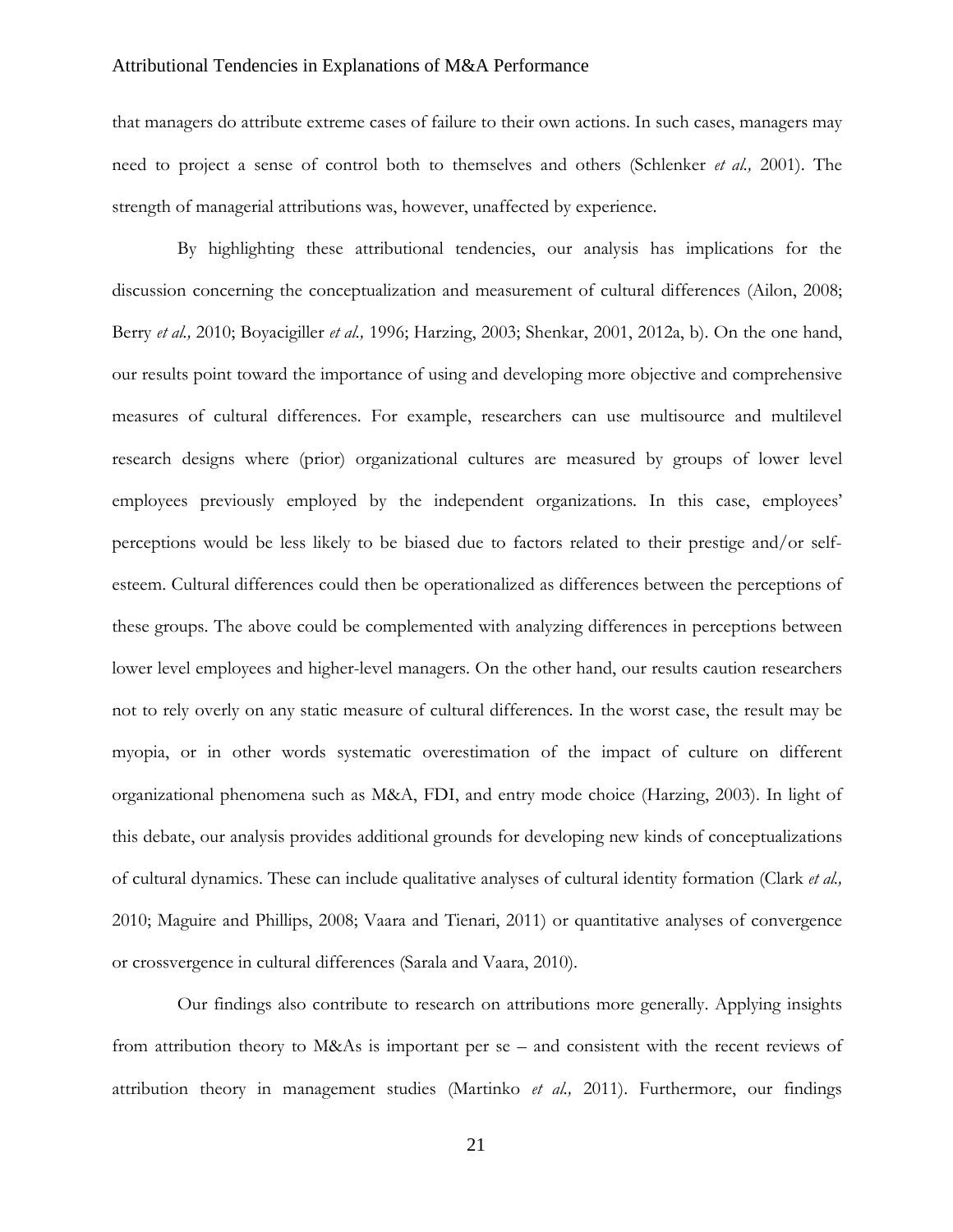concerning the role of experience and curvilinear relationships may have broader implications for research on attributions. While studies of attributions indicate that experience may strengthen attributional tendencies, systematic analyses have been scarce. One interpretation of the results is that experience may indeed imply learning of a specific kind, i.e. learning to use particular – in our case cultural – language to explain failure. It would be interesting to examine such phenomena more closely in future studies; this could include analysis of whether and how previous experiences of success or failure make a difference for future attributions. Our findings concerning curvilinearity can in turn complement recent studies suggesting a more complex and nuanced understanding of self-serving attributions (Hodkins and Liebeskind, 2003; Lee and Robinson, 2000; Lee and Tiedens, 2001; Schlenker *et al.*, 2001; Tomlinson *et al.*, 2004). The curvilinear nature of the association of performance and attributions with managers' actions may provide a new piece of the puzzle in attribution research – or at least pave the way for new studies examining and testing such curvilinearity. Based on our findings, it seems that managers may need to project a sense of control both to themselves and others, which requires assuming not only credit for success but also responsibility for clear cases of failure.

Our findings also have practical implications. Practitioners should beware of the attributional tendencies that seem to characterize M&As. In particular, there is a need to pay attention to selfserving attributions and the resulting illusion of control that could lead to overly risky deals and create problems in the management of the integration process. Special attention should be focused on how managers may overemphasize the role of cultural differences and even deliberately blame cultural differences for failure. At the same time, other causes of integration problems might pass unnoticed and be left unaddressed. Furthermore, the 'negative' connotations of cultural differences may cause the management to overlook the potential value embedded in cultural differences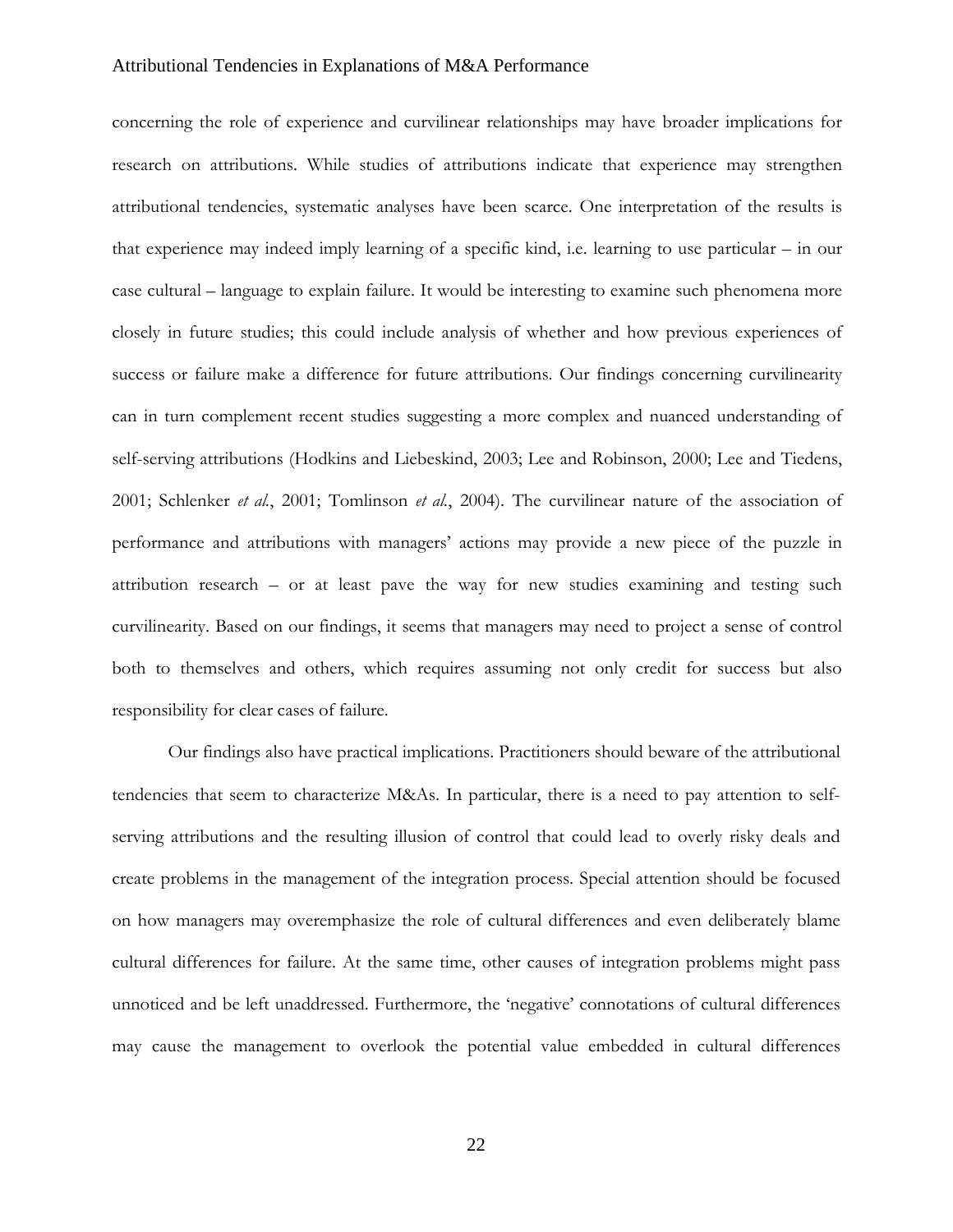(Björkman *et al.,* 2007; Morosini *et al.,* 1998; Stahl and Voigt, 2008) or even shy away from potentially attractive acquisitions in the presence of apparent cultural differences.

# **Boundary conditions and limitations**

The boundary conditions of our study should be taken seriously when interpreting these findings. Our analysis is based on a sample of Finnish companies' acquisitions made during a specific period. Thus, our results may be influenced by the characteristics of Finnish firms and this time period. For example, the Finnish economy has been historically driven by the paper and pulp and metal sectors. It could be that attribution effects are more salient in these types of 'traditional' industries where Finns consider themselves to be proficient and have a national heritage. While we tested our model for some of the peculiarities of the Finnish context (e.g., main traditional industries) and found our results to be unaffected, it would be important to examine attributional tendencies in other national and cultural contexts (Morris and Peng, 1994). Furthermore, it may be that the specific time period emphasizes tendencies that could be different in other circumstances. Thus, it would be interesting to compare attributional tendencies for example in times of boom and bust.

Our study is based on top managers' perceptions. While it is important to examine key decision-makers' interpretations, it is possible that employees, managers of other companies, experts such as consultants or financial analysts, or the media might manifest other tendencies. An analysis and comparison of various groups' attributional tendencies would be a major issue for future research.

Our analysis is largely, but not entirely, based on survey data. Although for example the national cultural difference measures were based on external data, our results may involve a risk of common method variance. However, the fact that our tests did not indicate any such bias should alleviate this concern. Nevertheless, it would be interesting to compare these results against an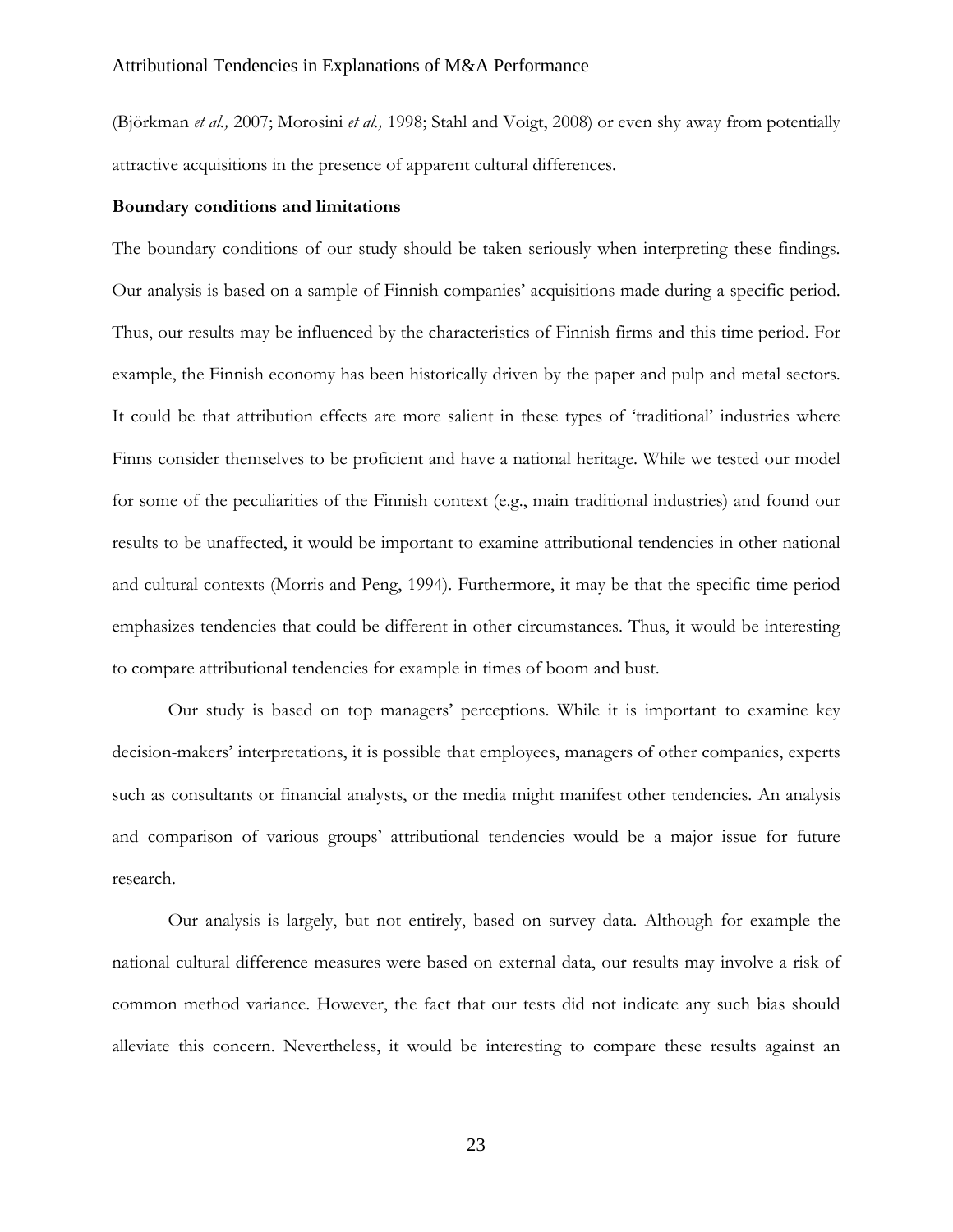analysis where some of the measures were operationalized differently or drawn from other types of data.

We relied on cross-sectional, perceptual measures, and thus cannot establish causal direction per se, which means that the risk of reverse causality must be kept in mind when interpreting our findings. In particular, it is important to focus attention on three key issues related to the role of cultural differences in our models. First, one could argue that managers' assessments of cultural differences might be affected by the attributional tendencies. The fact that our models include not only a measure of organizational cultural differences (based on the managers' own assessments) but also national cultural differences (based on external data) should alleviate this concern (see also the discussion about common method variance above). Second, one could raise the question of whether the results would reflect the actual impact of cultural differences on M&A performance; for instance, larger cultural differences would be reflected in poorer performance and thus in attributions to cultural differences. To deal with these concerns, we systematically controlled for the impact of cultural differences (both organizational and national) on the attributional tendencies in all our models. Third, our cross-sectional analysis cannot *per* se establish whether performance affects attributional tendencies or vice versa. In our case, the assessments of performance could be influenced by the attributions to cultural differences. The fact that the financial performance measure (gathered on the basis of available data) correlated significantly and positively with the subjective assessments should at least partially alleviate this concern. Moreover, it is usually assumed in attribution research that people first make sense of success/failure to be able to then construct explanations (attributions). We think that this is also likely to be the usual process in the case of our analysis, especially because the managers first responded to questions about performance and only after that to the questions measuring attributions. Nevertheless, the exact process of making sense of performance and attributions may be more complicated than usually assumed; it may for instance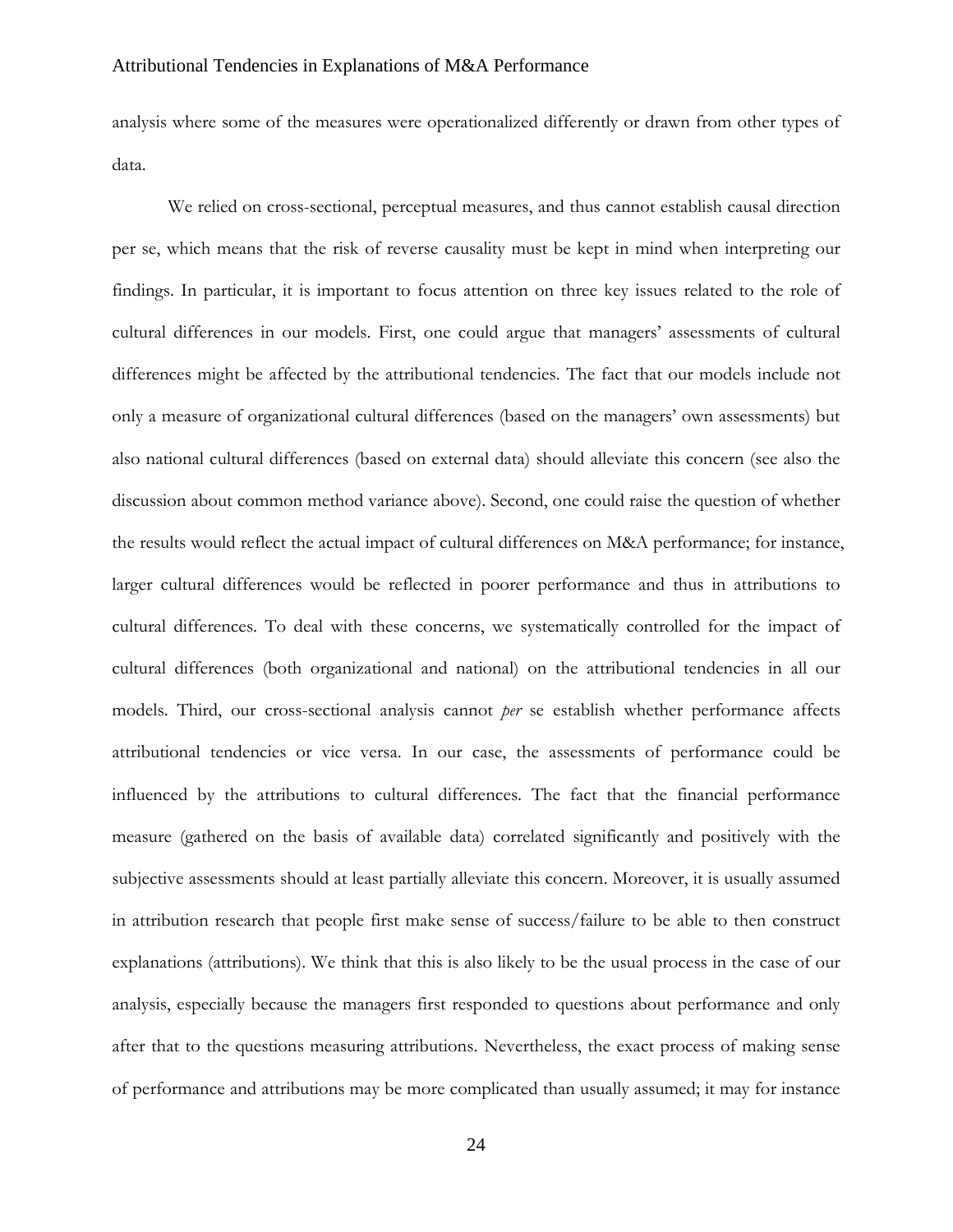be the case that managers in 'normal circumstances' frame success/failure and develop explanations for it (attributions) in a process that involves the mutual reconstruction of both aspects of the association. Thus, we underscore the need for future studies using other types of research designs and performance and attributional measures to verify our propositions and elaborate on our findings.

In all, the results of our analysis should be taken seriously by researchers and practitioners alike when making sense of performance in M&A and other contexts. While the specific features of our sample and other limitations of our study need to be taken into consideration, our analysis does indicate that attributional tendencies are likely to play an important role when explaining performance, with significant theoretical, methodological and practical implications. Our study has provided intriguing results, but it also gives rise to a number of fascinating new questions and issues that warrant attention in future research on attributions in the M&A and other contexts.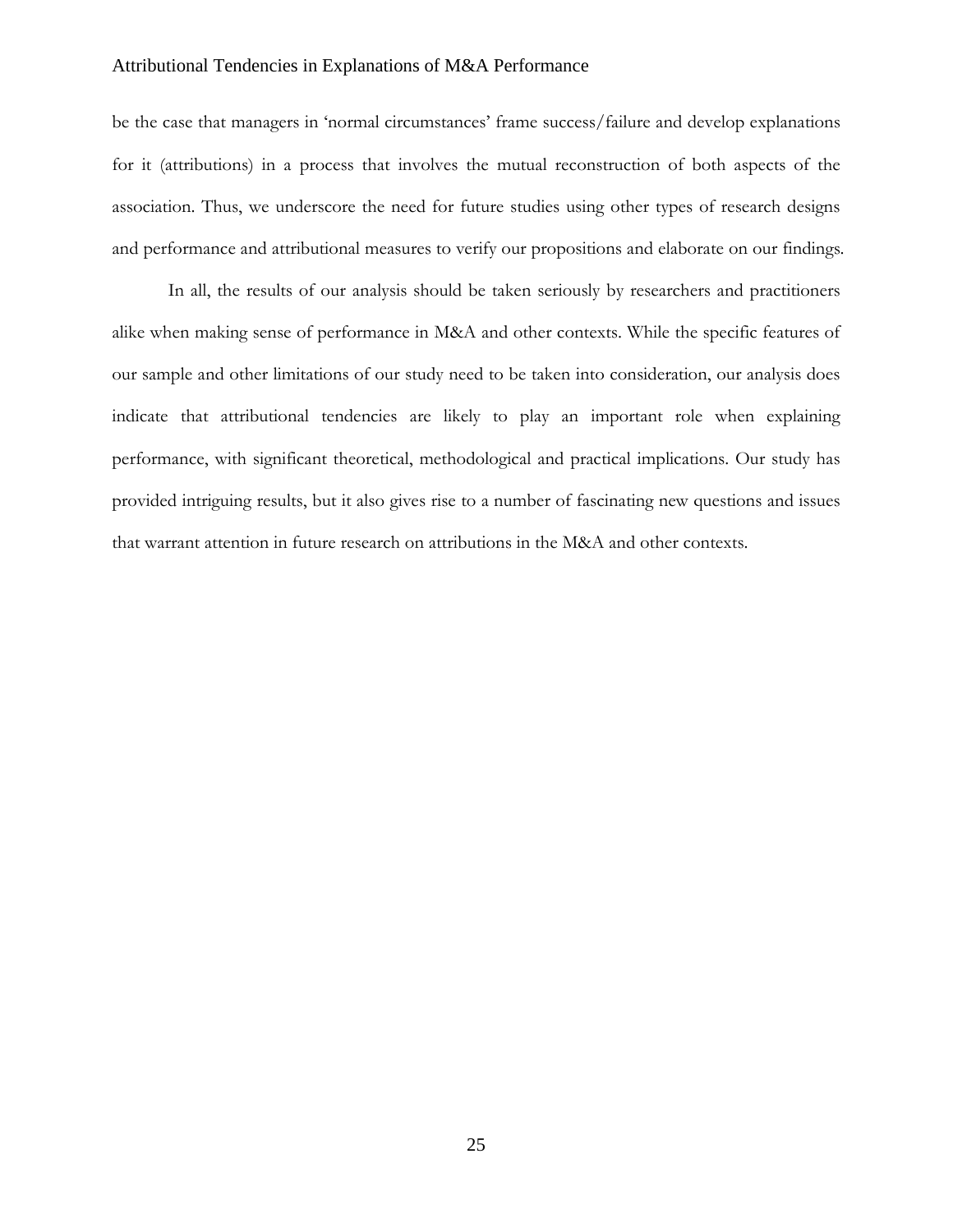# **REFERENCES**

- Ailon G. 2008. Mirror, mirror on the wall: Culture's consequences in a value test of its own design. *Academy of Management Review* **33**(4): 885–904.
- Arkin RM, Detchon CS, Maruyama GM. 1981. Causal attributions of high and low achievement motivation college students for performance on examinations. *Motivation and Emotion* **5**(2): 139–151.Bandura A. 1997. *Self-efficacy: the exercise of control.* New York: Freeman.
- Barnett ML, Salomon RM. 2006. Beyond dichotomy: the curvilinear relationship between social responsibility and financial performance. *Strategic Management Journal* **27**(11):1101–1122.
- Berry, H, Guillén, MF, Zhou N. 2010. An institutional approach to cross-national distance. *Journal of International Business Stdies* **41**(9): 1460–1480.
- Bettman JR, Weitz BA. 1983. Attributions in the board room: causal reasoning in corporate annual reports. *Administrative Science Quarterly* **28**(2): 165–183.
- Billett MT, Qian Y. 2008. Are overconfident managers born or made? Evidence of self-attribution bias from frequent acquirers. *Management Science* **54**(6): 1037–1051.
- Birkinshaw J, Bresman H, Håkanson L. 2000. Managing the post-acquisition integration process: how the human integration and task integration processes interact to foster value creation. *Journal of Management Studies* **37**(3): 395–425.
- Björkman I, Stahl G, Vaara E. 2007. Cultural differences and capability transfer in cross-border acquisitions: The mediating roles of capability complementarity, absorptive capacity, and social integration. *Journal of International Business Studies* **38**(4): 658–672.
- Boyacigiller N, Kleinberg MJ, Philips M, Sackmann S. 1996. Conceptualizing culture. In *Handbook for International Management Research,* Punnett BJ, Shenkar O (eds). Cambridge, MS: Blackwell; 157– 208.
- Brock DM. 2005. Multinational acquisition integration: the role of national culture in creating synergies. *International Business Review* **14**(3): 269–288.
- Brown, KA 1984. Explaining Group Poor Performance: An Attributional Analysis. *Academy of Management Review* **9**(1): 54–63.
- Calori R, Lubatkin M, Very P. 1994. Control mechanisms in cross-border acquisitions: an international comparison. *Organization Studies* **15**(3): 361–379.
- Camerer C, Lovallo D. 1999. Overconfidence and Excess Entry: An Experimental Approach. *American Economic Review* **89**(1): 306–318.
- Chakrabarti R, Gupta-Mukherjee S, Jayaraman N. 2009. Mars-Venus marriages: Culture and crossborder M&A. *Journal of International Business Studies* **40**(2): 216–236.
- Chang S-J, Witteloostuijn AV, and Eden, 2010. Common method variance in international business research. *Journal of International Business Studies* **41**(2): 178–184.
- Chatterjee S, Lubatkin MH, Schweiger DM, Weber Y. 1992. Cultural differences and shareholder value in related mergers: linking equity and human capital. *Strategic Management Journal* **13**(5): 319–334.
- Clark S.M, Gioia DA, Ketchen J, Thomas JB. 2010. Transitional identity as a facilitator of organizational identity change during a merger. *Administrative Science Quarterly* **55**(3): 397–438.
- Datta DK. 1991. Organizational fit and acquisition performance: effects of post-acquisition integration. *Strategic Management Journal* **12**(4): 281–297.
- De Michele, P, Gansneder, B., Solomon, G. 1998. Success and failure attributions of wrestlers: Further evidence of the self-serving bias. *Journal of Sport Behavior*, **21**(3): 242–255.
- Duncan TE, McAuley E. 1993. Social support and efficacy cognitions in exercise adherence: A latent growth curve analysis. *Journal of Behavioral Medicine* **16**(2): 199– 218.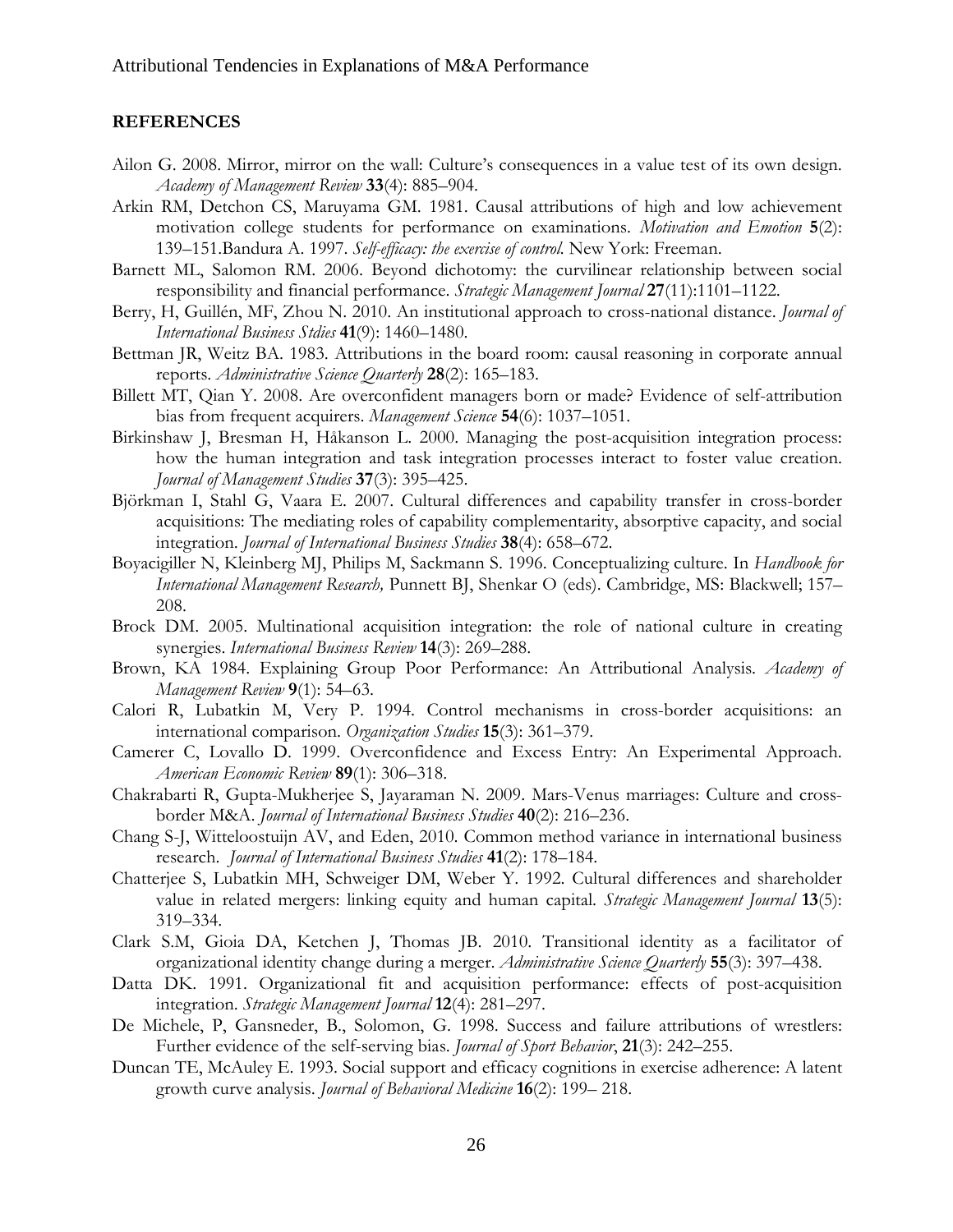- Dundas KNM, Richardson PR. 1982. Implementing the unrelated product strategy. *Strategic Management Journal* **3**(4): 287–301.
- Duval TS, Silvia PJ. 2002. Self-awareness, probability of improvement, and the self-serving bias. *Journal of Personality and Social Psychology* **82**(1): 49–61.
- Greenlees I, Stopforth M, Graydon J, Thelwell R, Filby W, El-Hakim Y. 2007. The impact of match importance and gender on the team-serving attributional bias among interdependent sports team players. *Group Dynamics: Theory, Research, and Practice* **11**(1): 54–65.
- Haleblian J, Finkelstein S. 1999. The influence of organizational acquisition experience on acquisition performance: A behavioral learning perspective, *Administrative Science Quarterly* **44**(1): 29–56.
- Harvey P, Martinko MJ. 2009. An empirical examination of the role of attributions in psychological entitlement and its outcomes. *Journal of Organizational Behavior* **30**(4): 459–476.
- Harzing A-W. 2003. The role of culture in entry-mode studies: from neglect to myopia? In *Managing Multinationals in a Knowledge Economy: Economics, Culture and Human Resources* Cheng JLC, Hitt MA (eds). Elsevier: Amsterdam; 75–127.
- Haspeslagh PC, Jemison DB. 1991. *Managing Acquisitions.* The Free Press: New York.
- Hayward ML. 2002. When do firms learn from their acquisition experience? Evidence from 1990– 1995. *Strategic Management Journal* **23**(1): 21–39.
- Hayward ML, Shimizu K. 2006. De-commitment to losing strategic action: evidence from the divestiture of poorly performing acquisitions. *Strategic Management Journal* **27**(6): 541–557.
- Heider F. 1958. *The Psychology of Interpersonal Relations*. Wiley: New York.
- Hilary G, Menzly L. 2006. Does past success lead analysts to become overconfident? *Management Science* **52**(4): 489–500.
- Hodkins HS, Liebeskind E. 2003. Apology versus defense: antecedents and consequences. *Journal of Experimental Social Psychology* **39**(4): 297–316.
- Hofstede GH. 1980. *Culture Consequences: International Differences in Work-related Values*. Sage: London.
- Hofstede GH. 1991. *Cultures and Organizations: Software of the Mind*. McGraw-Hill: London, UK.
- Homsma GJ, Van Dyck C, De Gilder D, Koopman PL, Elfring T. 2007. Overcoming errors: a closer look at the attributional mechanism. *Journal of Business and Psychology* **21**(4): 559–583.
- House RJ, Hanges PJ, Javidan M, Dorfman PW, Gupta, V. 2004. *Culture, Leadership, and Organizations.* Sage Publications: Thousand Oaks, CA.
- Jordan AH, Audia P. 2012. Self-Enhancement and learning from performance feedback. *Academy of Management Review* **37**(2):211–231.
- Kelley HH. 1967*.* Attribution theory in social psychology*.* In *Nebraska Symposium on Motivation*, Levine D (ed). University of Nebraska Press: Lincoln; 192–238.
- Kelley HH. 1971. *Attribution in Social Interactions.* General Learning Press: New York.
- Kelley HH 1973. The process of causal attribution. *American Psychologist* **28**(2): 107–128.
- King DR, Dalton DR, Daily CM, Covin JG. 2004. Meta-analyses of post-acquisition performance: indications of unidentified moderators. *Strategic Management Journal* **25**(2): 187–200.
- Kogut B, Singh H. 1988. The effect of national culture on the choice of entry mode. *Journal of International Business Studies* **19**(3): 411–432.
- Lee F. 1997. When the going gets tough, do the tough ask for help? Help seeking and power motivation in organizations. *Organizational Behavior and Human Decision Processes* **72**(3): 336–363.
- Lee F, Robinson R. 2000. An attributional analysis of social accounts: implications of playing the blame game. *Journal of Applied Social Psychology* **30**(9): 1853–1879.
- Lee F, Tiedens L. 2001. Who's being served? "Self-serving" attributions in social hierarchies. *Organizational Behavior and Human Decision Processes* **84**(2): 254–287.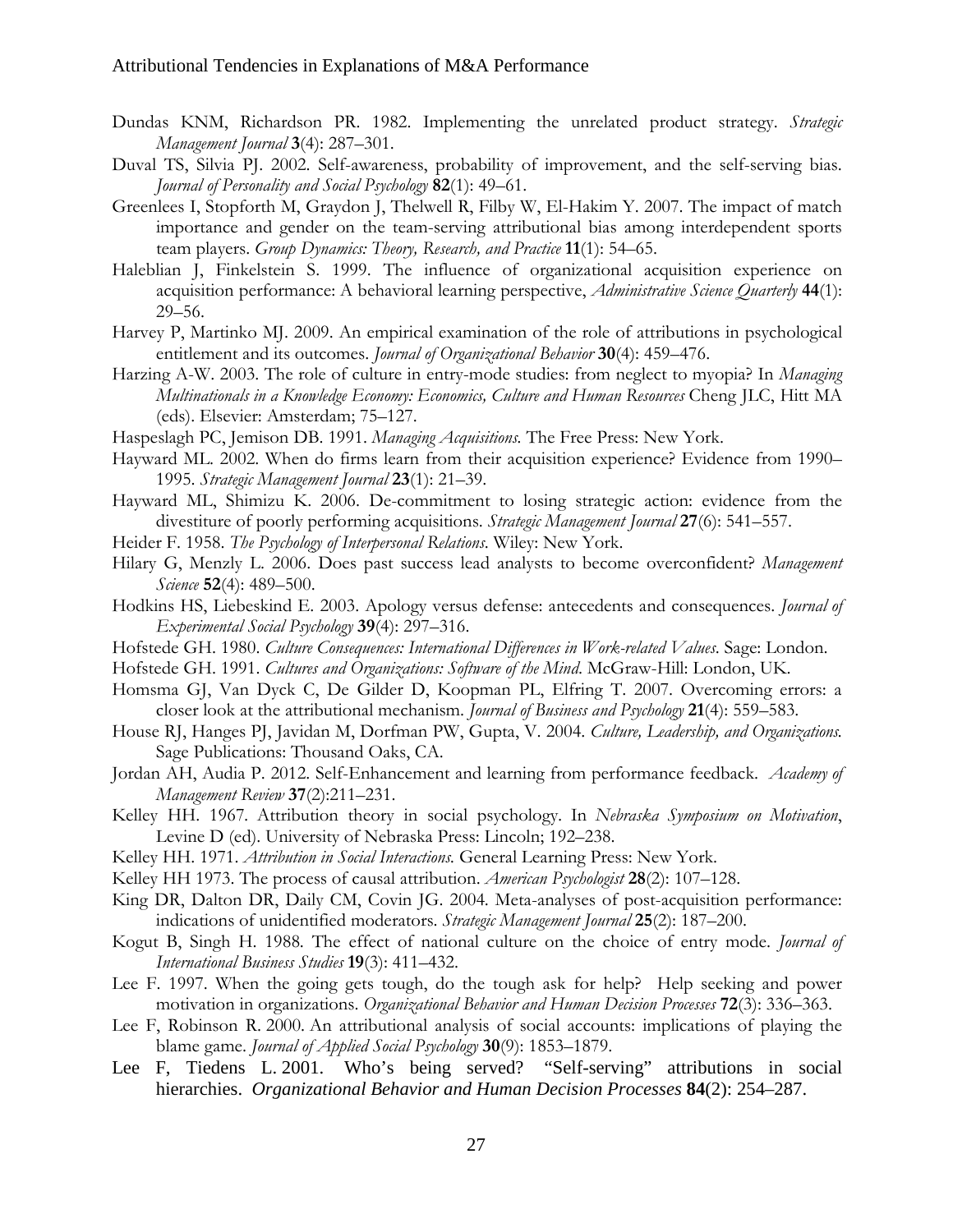- Maguire S, Phillips N. 2008. 'Citibankers' at Citigroup: a study of the loss of institutional trust after a merger. *Journal of Management Studies* **45**(2): 372–401.
- Malmendier U, Tate G. 2005. CEO Overconfidence and Corporate Investment. *Journal of Finance* **60**(6): 2661–2700.
- Malmendier U, Tate G. 2008. Who Makes Acquisitions? CEO Overconfidence and the Market's Reaction. *Journal of Financial Economics* **89**(1): 20–43.
- Mantere, S., Aula, P., Schildt, H. and Vaara, E. 2013. Narrative attributions of entrepreneurial failure. *Journal of Business Venturing*, **28**(4): 459–473.
- March JG, Sutton RI. 1997. Organizational performance as a dependent variable. *Organization Science*  **8**(6): 698–706.s
- Martinko MJ, Harvey P, Dasborough MT. 2011. Attribution theory in the organizational sciences: A case of unrealized potential. *Journal of Organizational Behaviour* **32**(1): 144–149.
- Mitchell TR, Kalb LS. 1982. Effects of job experience on supervisor attributions for a subordinate's poor performance. *Journal of Applied Psychology* **67**(2): 181–188.
- Morosini P, Shane S, Singh H. 1998. National cultural distance and cross-border acquisition performance. *Journal of International Business Studies* **29**(1): 137–158.
- Morris MW, Peng K. 1994. Culture and cause: American and Chinese attributions for social and physical events. *Journal of Personality and Social Psychology* **67**(6): 949–971.
- Nishii LH, Lepak DP, Schneider B. 2008. Employee attributions of the "why" of HR practices: Their effects on employee attitudes and behaviors, and customer satisfaction. *Personnel Psychology* **61**(3): 503–545.
- Podsakoff PM, MacKenzie SB, Lee J-Y, Podsakoff NP. 2003. Common method biases in behavioral research: a critical review of the literature and recommended remedies. *Journal of Applied Psychology* **88**(5): 879–903.
- Reisenzein R, Rudolph U. 2008. The discovery of common-sense psychology. *Social Psychology* **39**(3), 125–133.
- Salancik GR, Meindl JR. 1984. Corporate attributions as strategic illusions of management control. *Administrative Science Quarterly* **29**(2): 238–254.
- Sarala RM, Vaara E. 2010. Cultural differences, convergence, and crossvergence as explanations of knowledge transfer in international acquisitions. *Journal of International Business Studies* **41**(8): 1365–1390.
- Schaffer BS. 2002. Board assessments of managerial performance: an analysis of attribution processes. *Journal of Managerial Psychology* **17**(2): 95–115.
- Schlenker BR, Pontari BA, Christopher AN. 2001. Excuses and character: personal and social implications of excuses. *Personality and Social Psychological Review* **5**(15): 15–32.
- Schunk DH. 1994. Self-regulation of self-efficacy and attributions in academic settings. In *Selfregulation of learning and performance: issues and educational implications*. Schunk DH, Zimmerman BJ (eds). Hillsdale, NJ: Erlbaum; 75–99.
- Schunk DH, Gunn TP. 1986. Self-efficacy and skill development: influence of task strategies and attribution. *Journal of Educational Psychology* **79**(4): 238–244.
- Shenkar O. 2001. Cultural distance revisited: Towards a more rigorous conceptualization and measurement of cultural differences. *Journal of International Business Studies* **32**(3): 519–536.
- Shenkar O. 2012a. Cultural distance revisited: Towards a more rigorous conceptualization and measurement of cultural differences*. Journal of International Business Studies* 43(1): 1–11.
- Shenkar O. 2012b. Beyond cultural distance: Switching to a friction lens in the study of cultural differences. *Journal of International Business Studies* 43(1): 12–17.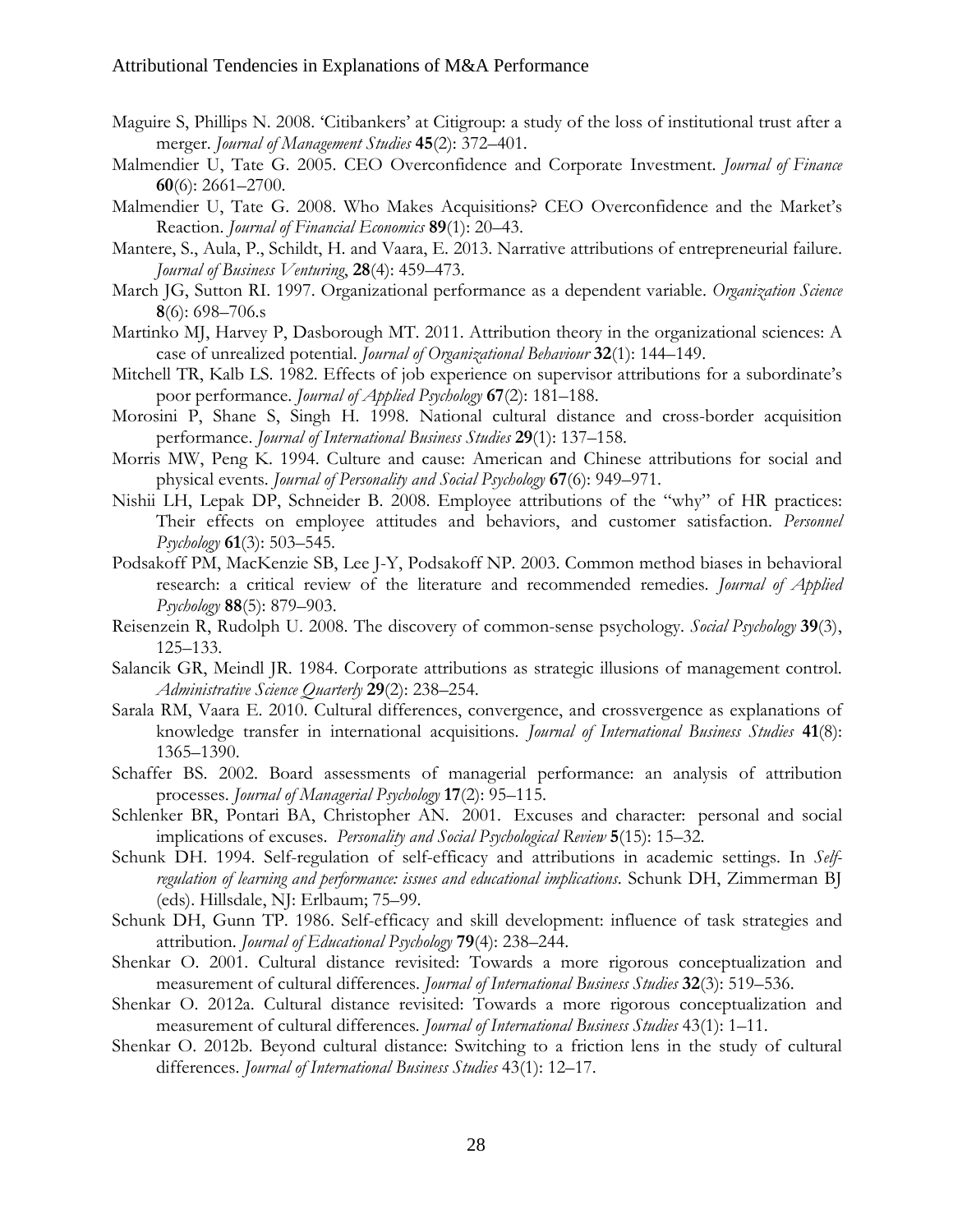- Shook CL, Ketchen DJ, Hult GTM, Kacmar KM. 2004. An assessment of the use of structural equation modeling in strategic management research. *Strategic Management Journal* **25**(4): 397– 404.
- Smither J, Skov RB, Adler S. 1986. Attributions for the poorly performing blackjack dealer: in the cards or inability? *Personnel Psychology* **39**(1): 123–139.
- Spector PE. 2006. Method variance in organizational research: truth or urban legend? *Organizational Research Methods* **9**(2): p221–232.
- Stahl, GK, Mendenhall, M, Weber, Y. 2005. Research in socio-cultural integration in mergers and acquisitions. In *Mergers and Acquisitions: Managing Culture and Human Resources* Stahl GK, Mendenhall ME (eds). Stanford University Press: Stanford: 401–411.
- Stahl, GK, Voigt, A. 2008. Do cultural differences matter in mergers and acquisitions? A tentative model for examination. *Organization Science* **19**(1): 160–176.
- Staw BM, McKechnie PI, Puffer SM. 1983. The justification of organizational performance. *Administrative Science Quarterly* **28**(4): 582–600.
- Teerikangas S, Very P. 2006. The culture-performance relationship in M&A: from yes/no to how. *British Journal of Management* **17**(1): 31–48.
- Tomlinson EC, Dineen BR, Lewicki R.J. 2004. The road to reconciliation: antecedents of victim willingness to reconcile following a broken promise. *Journal of Management* **30**(2): 165–188.
- Vaara, E. 2002. On the discursive construction of success/failure in narratives of post-merger integration. *Organization Studies* **23**(2): 211–248.
- Vaara E, Tienari J. 2011. On the narrative construction of MNCs: an antenarrative analysis of legitimation and resistance in a cross-border merger. *Organization Science* **22**(2): 370–390.
- Very P, Lubatkin M, Calori R. 1996. A cross-national assessment of acculturative stress in recent European mergers. *International Studies of Management & Organization* **26**(1): 59–86.
- Very P, Lubatkin M, Calori R, Veiga J. 1997. Relative standing and the performance of recently acquired European firms. *Strategic Management Journal* **18**(8): 593–614.
- Weber Y, Shenkar O, Raveh A. 1996. National and corporate cultural fit in mergers/acquisitions: an exploratory study. *Management Science* **42**(8): 1215–1227.
- Weiner B. 1979. A theory of motivation for some classroom experiences. *Journal of Educational Psychology* **71**(1): 3–25.
- Weiner B. 1992*. Human Motivation: Metaphors, theories and research.* Sage: Newbury Park, CA.
- Weiner B. 2008. Reflections on the history of attribution theory and research: People, personalities, publications, problems. *Social Psychology* **39**(3): 151–156.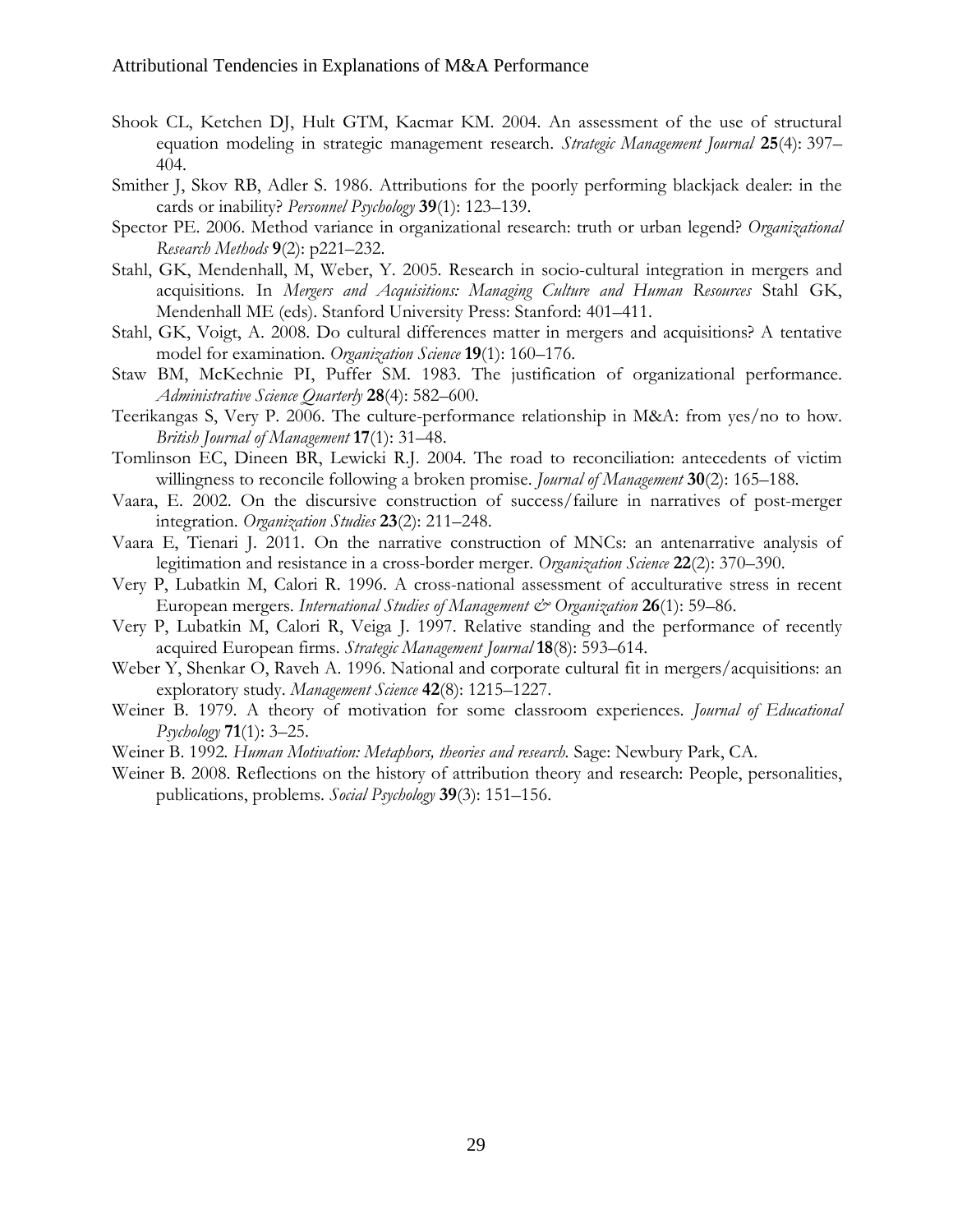# **TABLE 1**

**Item Factor Loadings, Indicator Reliability, Construct Validity and Reliability**

| Construct                                     | <b>Measurement Item</b>                                             | Factor<br>Loading | Indicator<br>Reliability | t-value     | <b>Reliability Variance</b> | <b>Composite Average Cronbach's</b><br>Alpha |       |
|-----------------------------------------------|---------------------------------------------------------------------|-------------------|--------------------------|-------------|-----------------------------|----------------------------------------------|-------|
| Acquisition Performance                       | Acquisition outcome                                                 | 0.868             | 0.753                    | 20.779***   | 0.952                       | 0.933                                        |       |
|                                               | Integration outcome                                                 | 0.918             | 0.843                    | 49.319***   |                             |                                              |       |
|                                               | Success of the acquisition compared<br>with expectations            | 0.920             | 0.846                    | 40.796***   |                             |                                              |       |
|                                               | Success of the integration compared<br>with expectations            | 0.940             | 0.883                    | 55.336***   |                             |                                              |       |
| Attribution to Managers'<br>Actions           | Extent to which managements'<br>actions affect integration          | 0.928             | 0.861                    | 23.315***   | 0.925                       | 0.861                                        | 0.839 |
|                                               | Extent to which managements'<br>actions explain acquisition success | 0.928             | 0.861                    | 26.958***   |                             |                                              |       |
| Attribution to Cultural<br><b>Differences</b> | Extent to which cultural differences<br>affect integration          | 0.929             | 0.863                    | 14.826***   | 0.885                       | 0.794                                        | 0.747 |
|                                               | Extent to which cultural differences<br>explain acquisition success | 0.852             | 0.726                    | 7.700***    |                             |                                              |       |
| Organizational Cultural<br>Differences        | Management and control                                              | 0.861             | 0.742                    | $4.314***$  | 0.894                       | 0.629                                        | 0.859 |
|                                               | Sales and marketing                                                 | 0.808             | 0.652                    | 4.195***    |                             |                                              |       |
|                                               | Production                                                          | 0.741             | 0.549                    | 3.435***    |                             |                                              |       |
|                                               | Research and development                                            | 0.737             | 0.543                    | $3.050***$  |                             |                                              |       |
|                                               | Company values in general                                           | 0.811             | 0.658                    | 4.690***    |                             |                                              |       |
| Degree of Integration                         | Management and control                                              | 0.819             | 0.671                    | 9.738***    | 0.938                       | 0.792                                        | 0.912 |
|                                               | Sales and marketing                                                 | 0.889             | 0.790                    | 10.314***   |                             |                                              |       |
|                                               | Production                                                          | 0.925             | 0.855                    | $10.888***$ |                             |                                              |       |
|                                               | Research and development                                            | 0.922             | 0.849                    | 12.373***   |                             |                                              |       |
| Participation                                 | Pre-acquisition stage                                               | 0.882             | 0.778                    | 8.942***    | 0.890                       | 0.802                                        | 0.755 |
|                                               | Post-acquisition stage                                              | 0.909             | 0.826                    | 15.458***   |                             |                                              |       |

\*\*\*  $p < 0.001$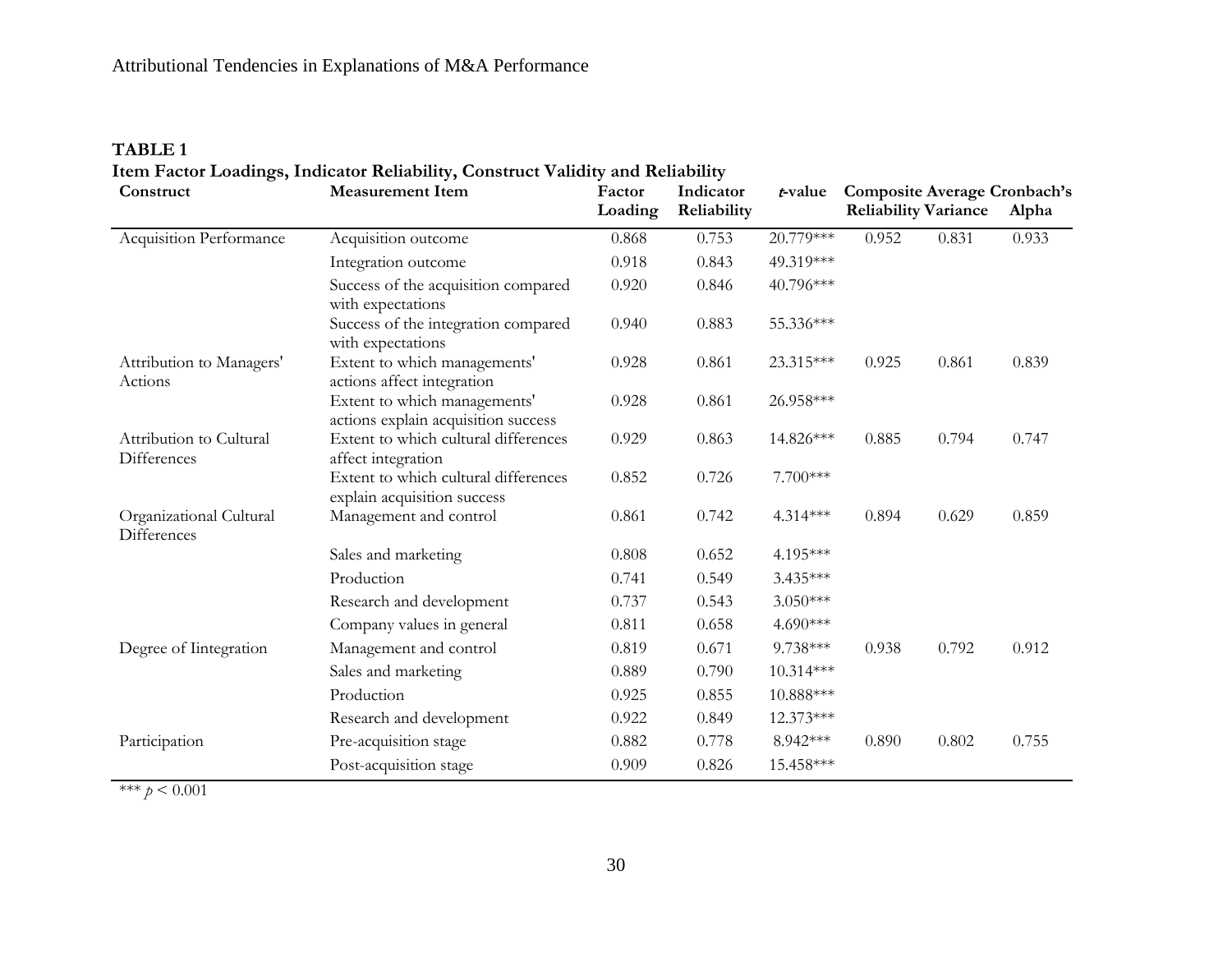# **TABLE 2**

# **Descriptive Statistics and Correlations**

| Variable                                            | Min   | Max      | Mean           | S. E.<br>mean |                | 2            | 3         | $\overline{4}$ | 5          | 6         | 7        | 8            | 9        | 10             | 11           | 12           | 13 |
|-----------------------------------------------------|-------|----------|----------------|---------------|----------------|--------------|-----------|----------------|------------|-----------|----------|--------------|----------|----------------|--------------|--------------|----|
| 1. Acquisition Size                                 | 3.000 | 270,000  | 31.249         | 5.836         | $\overline{1}$ |              |           |                |            |           |          |              |          |                |              |              |    |
| 2. Time Elapsed                                     | 1.000 | 4.000    | 2.400          | 0.122         | 0.002          |              |           |                |            |           |          |              |          |                |              |              |    |
| 3. Respondent Involvement                           | 1.000 | 7.000    | 5.807          | 0.172         | $-0.125$       | $-0.042 - 1$ |           |                |            |           |          |              |          |                |              |              |    |
| 4. Acquisition Experience                           | 0.000 | 70.000   | 6.445          | 1.260         | 0.023          | 0.169        | 0.049     | $\mathbf{1}$   |            |           |          |              |          |                |              |              |    |
| 5. Degree of Integration                            | 1.000 | 7.000    | 4.952          | 0.178         | $-0.097$       | 0.032        | 0.087     | $-0.024$       | -1         |           |          |              |          |                |              |              |    |
| 6. Organizational Cultural<br>Differences           | 1.000 | 7.000    | 4.817          | 0.143         | $-0.088$       | $-0.100$     | 0.161     | $-0.123$       | $-0.015$   |           |          |              |          |                |              |              |    |
| 7. National Cultural Differen-<br>ces               | 0.000 | 18.853   | 2.813          | 0.526         | 0.170          | 0.069        | $-0.181$  | 0.041          | $-0.099$   | $-0.031$  | -1       |              |          |                |              |              |    |
| 8. Performance                                      | 1.000 | 7.000    | 5.224          | 0.136         | $-0.110$       | $-0.005$     | $-0.006$  | $0.232*$       | $0.349**$  | $-0.267*$ | $-0.081$ | $\mathbf{1}$ |          |                |              |              |    |
| 9. Attribution to Managers'<br>Actions              | 1.000 | 7.000    | 3.714          | 0.148         | 0.022          | $-0.093$     | 0.207     | $-0.028$       | $-0.085$   | 0.181     | $-0.152$ | $-0.315**$   |          |                |              |              |    |
| 10. Attribution to Cultural<br>Differences          | 3.000 | 7.000    | 5.610          | 0.097         | $-0.228*$      | 0.011        | $0.274**$ | 0.014          | $.261*$    | 0.120     | $-0.169$ | $0.292**$    | 0.065    | $\overline{1}$ |              |              |    |
| 11. Squared Performance                             | 1.000 | 49.000   | 28.878         | 1.284         | $-0.109$       | $-0.047$     | 0.087     | 0.039          | $-0.270**$ | 0.100     | $-0.044$ | $-0.551***$  | 0.147    | 0.136          | $\mathbf{1}$ |              |    |
| 12. Performance x Acquisition<br>Experience         | 0.000 | 490.000  | 38.702         | 8.795         | $-0.032$       | 0.113        | 0.081     | $0.863***$     | $-0.041$   | $-0.093$  | $-0.018$ | 0.031        | $-0.053$ | $-0.014$       | $0.179 - 1$  |              |    |
| 13. Squared Performance x<br>Acquisition Experience | 0.000 | 3430.000 | 237.584 60.340 |               | 0.015          | 0.087        | $-0.005$  | $0.893***$     | 0.029      | $-0.207$  | 0.025    | $0.321**$    | $-0.072$ | $-0.018$       | $-0.083$     | $0.863***$ 1 |    |

All two-tailed tests. N = 90, missing values were replaced with mean. Pearson's bivariate correlations in the table represent standardized beta coefficients.

\* p < 0.05, \*\* p < 0.01, \*\*\* p < 0.001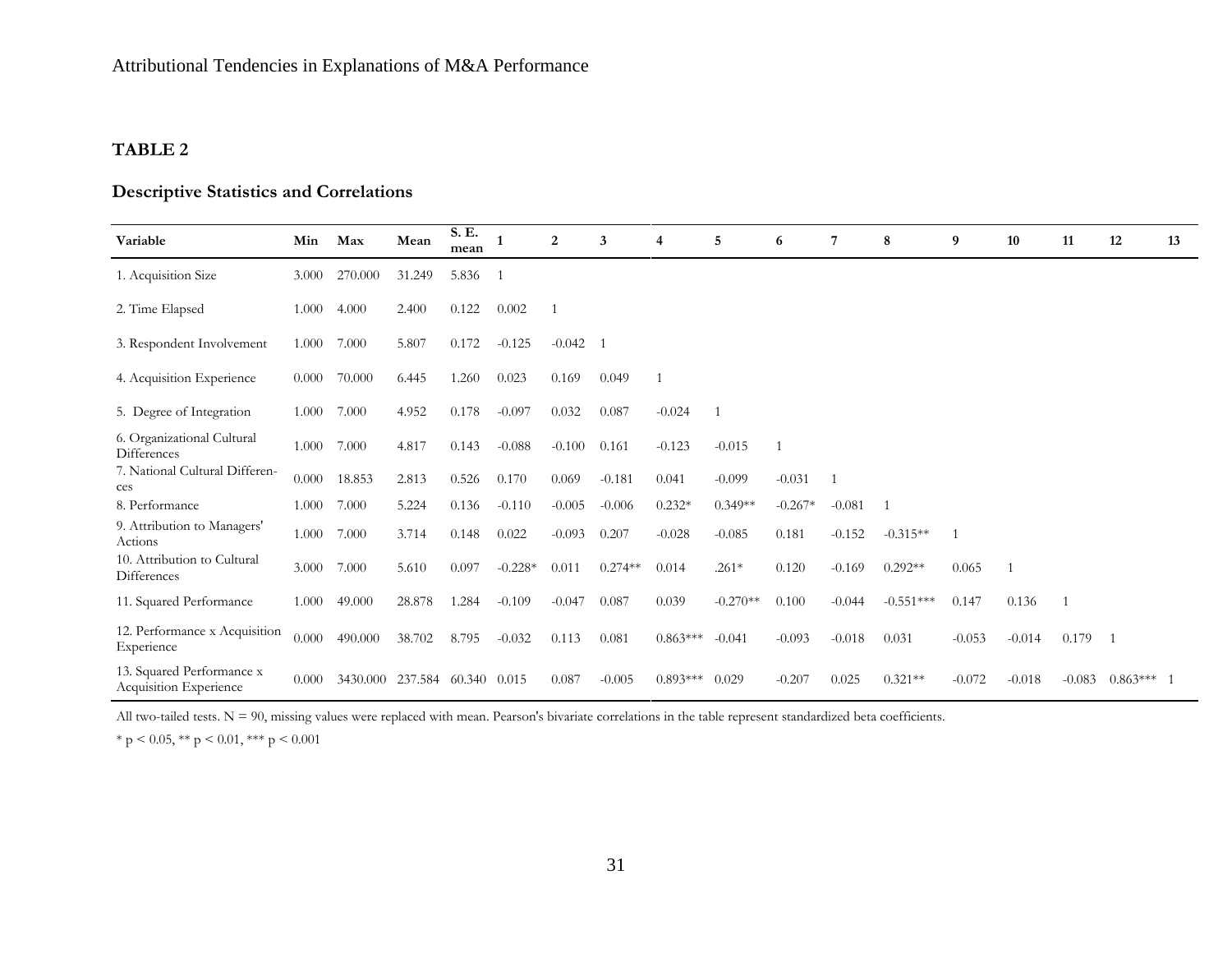# **TABLE 3**

 $\overline{a}$ 

| <b>Regression Analyses<sup>3</sup></b>                                    |                                                               |                  |       |                                                                  |            |                  |       |                                                                      |             |                  |                                                                  |            |            |              |       |            |
|---------------------------------------------------------------------------|---------------------------------------------------------------|------------------|-------|------------------------------------------------------------------|------------|------------------|-------|----------------------------------------------------------------------|-------------|------------------|------------------------------------------------------------------|------------|------------|--------------|-------|------------|
| <b>Variables</b>                                                          | <b>Curvilinear Model: Attribution</b><br>to Managers' Actions |                  |       | <b>Curvilinear Model: Attribution</b><br>to Cultural Differences |            |                  |       | <b>Curvilinear Moderation: Attribu-</b><br>tion to Managers' Actions |             |                  | <b>Linear Moderation: Attribution</b><br>to Cultural Differences |            |            |              |       |            |
|                                                                           | <b>Beta</b>                                                   | $\boldsymbol{t}$ | Sig.  | <b>VIF</b>                                                       | Beta       | $\boldsymbol{t}$ | Sig.  | <b>VIF</b>                                                           | <b>Beta</b> | $\boldsymbol{t}$ | Sig.                                                             | <b>VIF</b> | Beta       | $\mathbf{t}$ | Sig.  | <b>VIF</b> |
| Acquisition Size                                                          | $-0.047$                                                      | $-0.563$         | 0.575 | 1.116                                                            | 0.018      | 0.190            | 0.849 | 1.116                                                                | $-0.049$    | $-0.582$         | 0.562                                                            | 1.118      | 0.005      | 0.058        | 0.954 | 1.086      |
| Time Elapsed                                                              | 0.070                                                         | 0.862            | 0.391 | 1.061                                                            | $-0.079$   | $-0.862$         | 0.391 | 1.061                                                                | 0.063       | 0.760            | 0.450                                                            | 1.097      | $-0.092$   | $-1.025$     | 0.308 | 1.061      |
| Respondent Involvement                                                    | $0.189*$                                                      | 2.040            | 0.045 | 1.087                                                            | 0.169      | 1.616            | 0.110 | 1.087                                                                | 0.185       | 1.983            | 0.051                                                            | 1.095      | 0.172      | 1.697        | 0.094 | 1.084      |
| Acquisition Experience                                                    | $-0.126$                                                      | $-1.297$         | 0.198 | 1.178                                                            | 0.084      | 0.770            | 0.444 | 1.178                                                                | $-0.035$    | $-0.162$         | 0.872                                                            | 5.821      | $0.502*$   | 2.246        | 0.027 | 5.157      |
| Degree of Integration                                                     | 0.164                                                         | 1.644            | 0.104 | 1.191                                                            | 0.000      | $-0.001$         | 0.999 | 1.191                                                                | 0.166       | 1.652            | 0.103                                                            | 1.193      | 0.031      | 0.278        | 0.782 | 1.192      |
| Organizational Cultural<br><b>Differences</b><br>National Cultural Diffe- | 0.204                                                         | 1.884            | 0.063 | 1.148                                                            | 0.067      | 0.550            | 0.584 | 1.148                                                                | 0.194       | 1.756            | 0.083                                                            | 1.188      | 0.046      | 0.389        | 0.698 | 1.153      |
| rences                                                                    | $-0.057$                                                      | $-0.428$         | 0.669 | 1.080                                                            | $-0.221$   | $-1.479$         | 0.143 | 1.080                                                                | $-0.058$    | $-0.439$         | 0.662                                                            | 1.081      | $-0.248$   | $-1.697$     | 0.094 | 1.086      |
| Performance                                                               | $0.547***$                                                    | 4.429            | 0.000 | 1.950                                                            | $-0.377**$ | $-2.700$         | 0.008 | 1.950                                                                | $0.551***$  | 4.426            | 0.000                                                            | 1.956      | $-0.425**$ | $-3.464$     | 0.001 | 1.582      |
| Squared Performance                                                       | $0.299***$                                                    | 3.938            | 0.000 | 1.636                                                            | $-0.064$   | $-0.745$         | 0.459 | 1.636                                                                | $0.293***$  | 3.783            | 0.000                                                            | 1.683      |            |              |       |            |
| Squared Performance x<br>Acquisition Experience                           |                                                               |                  |       |                                                                  |            |                  |       |                                                                      | $-0.070$    | $-0.469$         | 0.640                                                            | 5.794      |            |              |       |            |
| Performance x Acquisiti-<br>on Experience                                 |                                                               |                  |       |                                                                  |            |                  |       |                                                                      |             |                  |                                                                  |            | $-0.425*$  | $-2.203$     | 0.030 | 4.764      |
| $R^2$                                                                     | 0.357                                                         |                  |       |                                                                  | 0.182      |                  |       |                                                                      | 0.359       |                  |                                                                  |            | 0.224      |              |       |            |
| Adjusted $\mathbb{R}^2$                                                   | 0.285                                                         |                  |       |                                                                  | 0.090      |                  |       |                                                                      | 0.278       |                  |                                                                  |            | 0.136      |              |       |            |
| $R^2$ change                                                              | 0.125                                                         |                  |       |                                                                  | 0.006      |                  |       |                                                                      | 0.002       |                  |                                                                  |            | 0.047      |              |       |            |
| F                                                                         | 4.941***                                                      |                  |       |                                                                  | 1.409      |                  |       |                                                                      | 4.425***    |                  |                                                                  |            | $2.559*$   |              |       |            |

All two-tailed tests.  $N = 90$ , missing values were replaced with mean. Data in the table represent standardized beta coefficients.

 $3$  The results are robust to nested models. See the Online Appendix for the results of the simpler models.